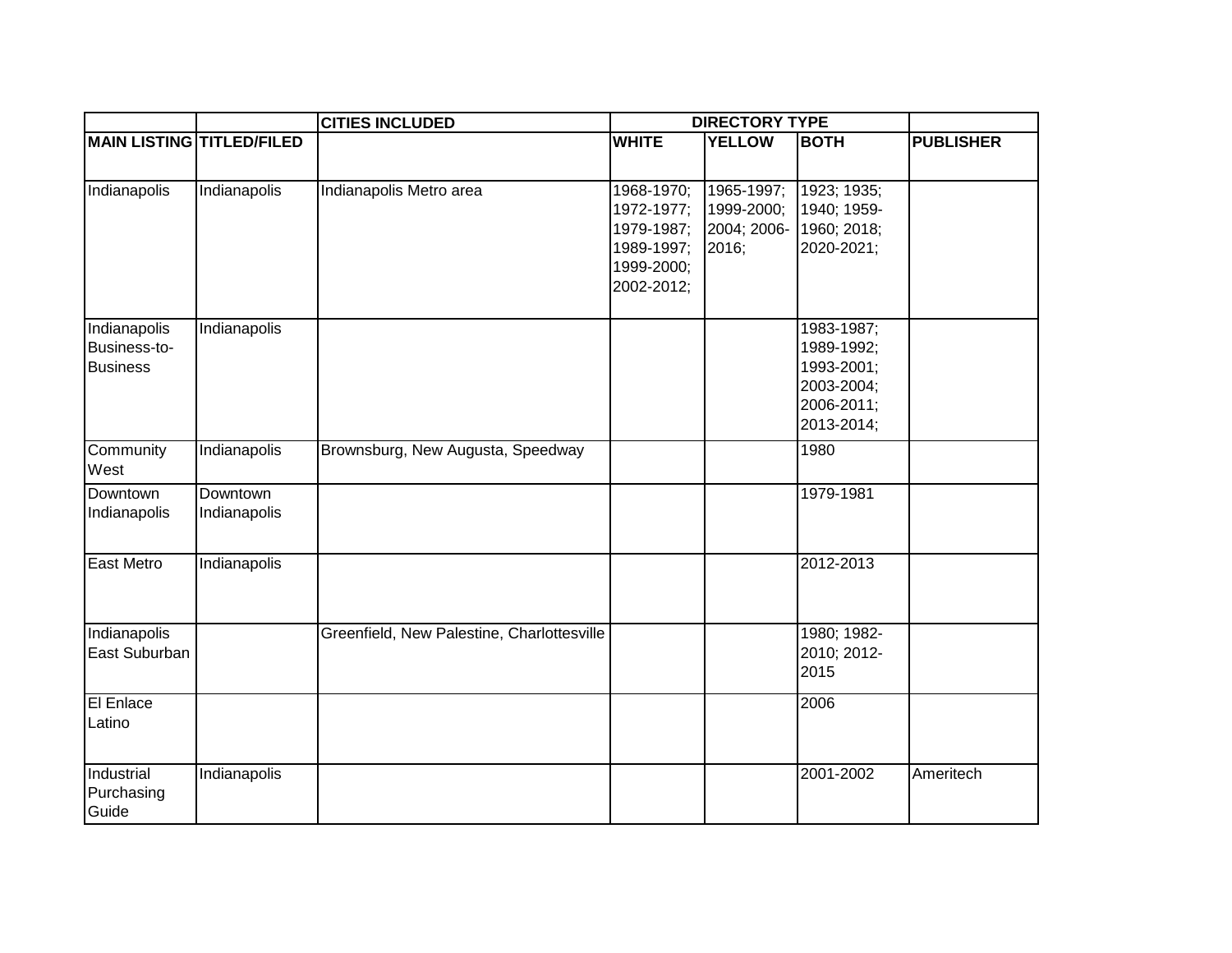| Indianapolis<br>North<br>Suburban           | Indianapolis<br>North Suburban | Carmel, Noblesville, Oaklandon,<br>Zionsville                                                                                                                                        |           |             | 1980; 1982-<br>2010; 2012-<br>2015; |                                                                                          |
|---------------------------------------------|--------------------------------|--------------------------------------------------------------------------------------------------------------------------------------------------------------------------------------|-----------|-------------|-------------------------------------|------------------------------------------------------------------------------------------|
| Indianapolis<br><b>Real Yellow</b><br>Pages |                                | (317) area code                                                                                                                                                                      |           | 2008, 2009; |                                     |                                                                                          |
| Indianapolis<br><b>Real White</b><br>Pages  |                                | (317) area code                                                                                                                                                                      | 2011-2012 |             |                                     |                                                                                          |
| <b>Silver Pages</b>                         | Indianapolis                   |                                                                                                                                                                                      |           |             | 1986-1988;                          |                                                                                          |
| Indianapolis<br>South<br>Suburban           | Indianapolis                   | Greenwood, Franklin, Bargersville,<br>Trafalgar                                                                                                                                      |           |             | 1980; 1982-<br>2016;                |                                                                                          |
| Warren<br>Township                          | Indianapolis                   | Warren Township, Marion County                                                                                                                                                       |           |             | 1980                                |                                                                                          |
| Indianapolis<br>West<br>Suburban            |                                | Brownsburg, Danville, Lizton, Mooresville,<br>Brooklyn, Pittsboro, Plainfield                                                                                                        |           |             | 1980; 1982-<br>2010; 2012-<br>2015; |                                                                                          |
| Albion                                      |                                | Albion, Kimmel, Wakawa                                                                                                                                                               |           | 2005        | 1981-82, 1982, GTE/<br>1983-1989    | Verizon(2005)                                                                            |
| Adams/Wells<br>Counties                     |                                | Berne, Bluffton, Craigville, Decatur,<br>Geneva, Liberty Center, Linn Grove,<br>Monroe, Ossian, Petroleum, Pleasant<br>Mills, Poe-Hoagland, Preble, Tocsin,<br>Uniondale, Zanesville |           |             | 1994, 1998-<br>2010; 2021-<br>2022; | Sprint, Embarg<br>(07-09), Century<br>Link (2010);<br>Adams/Wells<br>Phone book,<br>LLC; |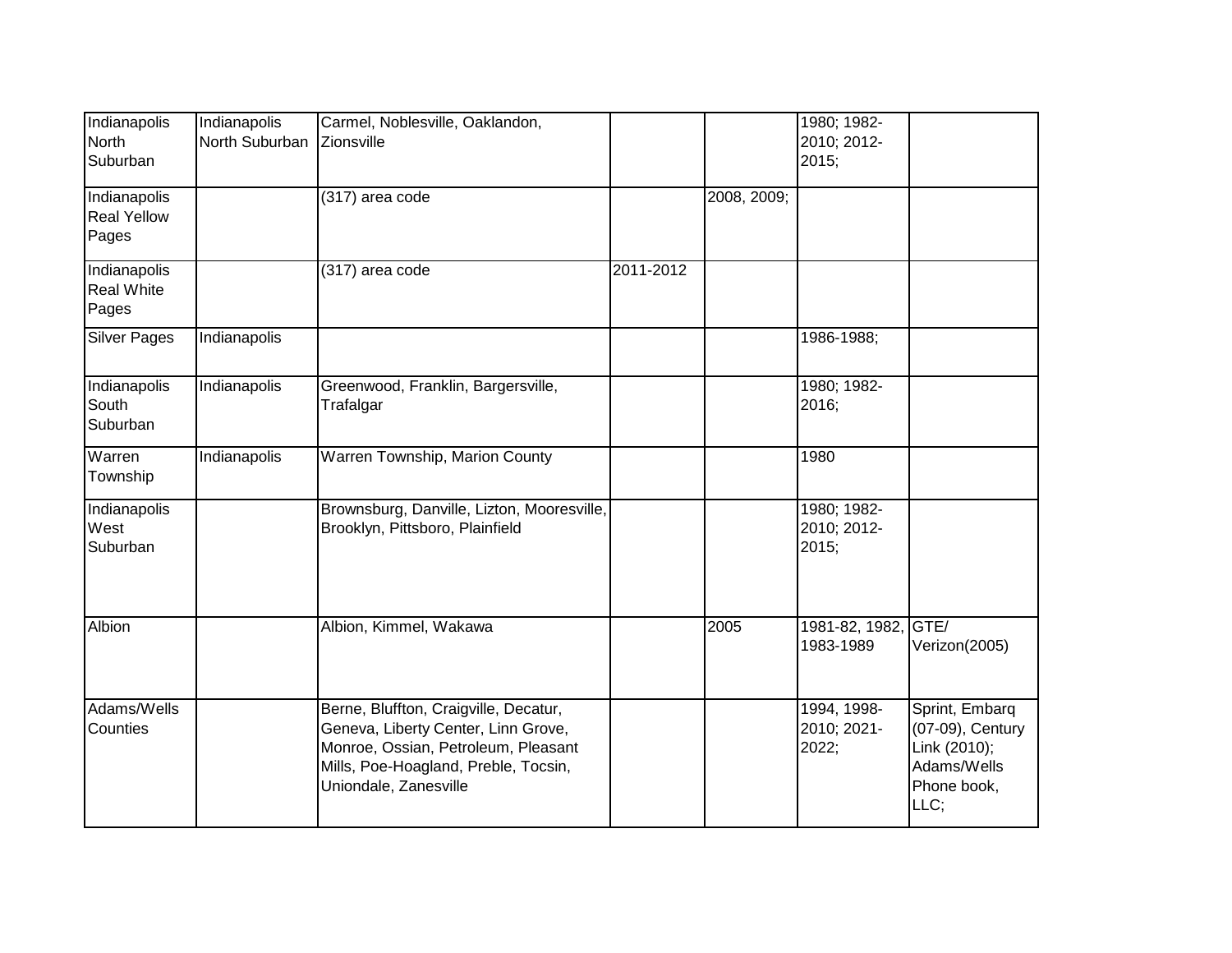| Alexandria/ |                                 | Alexandria, Anderson, Chesterfield,        |             | 1981-83; 1985- | SBC/Ameritech |
|-------------|---------------------------------|--------------------------------------------|-------------|----------------|---------------|
| Alexandria- |                                 | Daleville, Elwood, Fairmont, Frankton,     |             | 1988; 2005     | Publishing/   |
| Summitville |                                 | Gaston, Matthews, Summitville, Upland,     |             |                | Johnson       |
|             |                                 | Yorktown                                   |             |                | Publications  |
|             |                                 |                                            |             |                |               |
| Southwest   | <b>Titled: Four</b>             | Amo, Bainbridge, Clayton, Fillmore, New    |             | 1982-1984      | Independent   |
|             | Central Indiana County Regional | Ross, Roachdale, Whitestown,               |             |                |               |
| Regional    | Filed: Amo                      | Brownsburg, Coatesville, Crawfordsville,   |             |                |               |
| Telephone   |                                 | Danville, Darlington, Greencastle,         |             |                |               |
| Directory   |                                 | Jamestown, Advance, North Salem,           |             |                |               |
|             |                                 | Ladoga, Lebanon, Lizton,                   |             |                |               |
|             |                                 | Mechanicsburg, Monrovia, Morton, Mt.       |             |                |               |
|             |                                 | Meridian, New Market, Alamo, Plainfield,   |             |                |               |
|             |                                 | Sheridan, Waveland, Judson, Milligan,      |             |                |               |
|             |                                 | Russellville, Zionsville                   |             |                |               |
| Anderson    |                                 | Alexandria, Anderson, Cadiz,               | 1959, 1960, | 1979-2003;     | AT&T          |
|             |                                 | Chesterfield, Daleville, Elwood, Frankton, | 1996        | 2015           |               |
|             |                                 | Gaston, Lapel, Markleville,                | Blue: 2003- |                |               |
|             |                                 | Mechanicsburg, Middletown, Muncie,         | 2004        |                |               |
|             |                                 | New Castle, Pendleton, Perkinsville,       |             |                |               |
|             |                                 | Sulphur Springs, Summitville, Yorktown     |             |                |               |
| Angola      |                                 |                                            |             | 1979, 1981-    |               |
|             |                                 |                                            |             | 1986; 1989-    |               |
|             |                                 |                                            |             | 1990; 2004-    |               |
|             |                                 |                                            |             | 2005; 2009-    |               |
|             |                                 |                                            |             | 2010           |               |
|             |                                 |                                            |             |                |               |
|             |                                 |                                            |             |                |               |
| Atlanta     |                                 | Atlanta, Arcadia, Cicero, Tipton           |             | 1980; 1982-86, |               |
|             |                                 |                                            |             | 1988; 1998;    |               |
|             |                                 |                                            |             |                |               |
|             |                                 |                                            |             |                |               |
|             |                                 |                                            |             |                |               |
|             |                                 |                                            |             |                |               |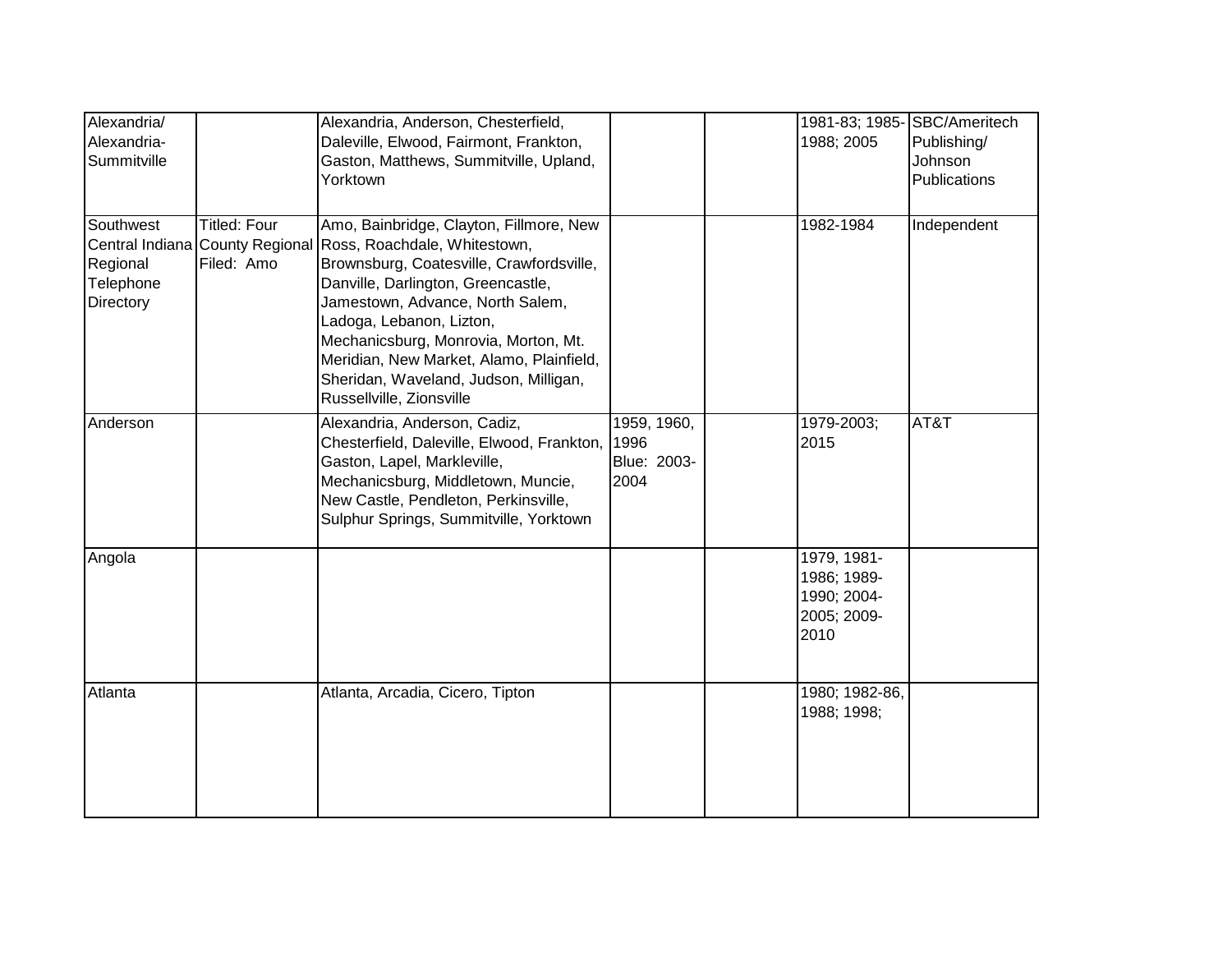| Attica                                                  |        | Ambia, Attica, Bloomingdale,<br>Boswell, Cayuga, Covington, Fowler,<br>Freeland Park, Hillsboro, Kingman,<br>Marshall, Mellott, Newtown, Otterbein,<br>Oxford, Pence, Pine Village, Stewart,<br>Tab, Veedersburg, West Lebanon, West<br>Point, Williamsport, Wingate            |  | 1979-1981;<br>2002-2006;<br>2015;                  | AT&T                                           |
|---------------------------------------------------------|--------|---------------------------------------------------------------------------------------------------------------------------------------------------------------------------------------------------------------------------------------------------------------------------------|--|----------------------------------------------------|------------------------------------------------|
| Parke-<br>Vermillion-<br>Fountain<br><b>County Wide</b> | Attica | Attica, Bellmore, Blanford, Bloomingdale,<br>Bridgeton, Cayuga, Linton, Covington,<br>Cana, Hillsboro, Hillsdale, Judson,<br>Kingman, Marshall, Mecca, Mellott,<br>Montezuma, Newport, Perrysville,<br>Rockville, Rosedale, Saint Bernice,<br>Universal, Veedersburg, Waynetown |  | 2020-2021                                          | <b>Impact Media</b><br>Alliance                |
| Auburn                                                  |        | Butler, Grabill, Harlan, Leo,<br>St. Joe, Spencerville, Waterloo                                                                                                                                                                                                                |  | 1976; 1977-<br>1989; 1982-<br>2011; 2013;<br>2015; | AT&T                                           |
| Aurora                                                  |        | Canaan, Cross Plains, Dillsboro,<br>East Enterprise, Guilford, Lawrenceburg,<br>Milan, Moores Hill, Patriot, Rising Sun,<br>Versailles, Vevay, West Harrison                                                                                                                    |  | 2002-2006; Tri-Embarg<br>State; 2006               |                                                |
| Batesville                                              |        | Aurora, Bright, Brookville, Clarksburg,<br>Greensburg, Guilford, Lawrenceburg,<br>Milan, Millhousen, Moores Hill, Morris,<br>Napoleon, New Point, Oldenburg,<br>Osgood, St. Leon, Sunman, Versailles,<br>Westport                                                               |  | 2002                                               | Enhanced<br>Telecommunicati<br>ons Corporation |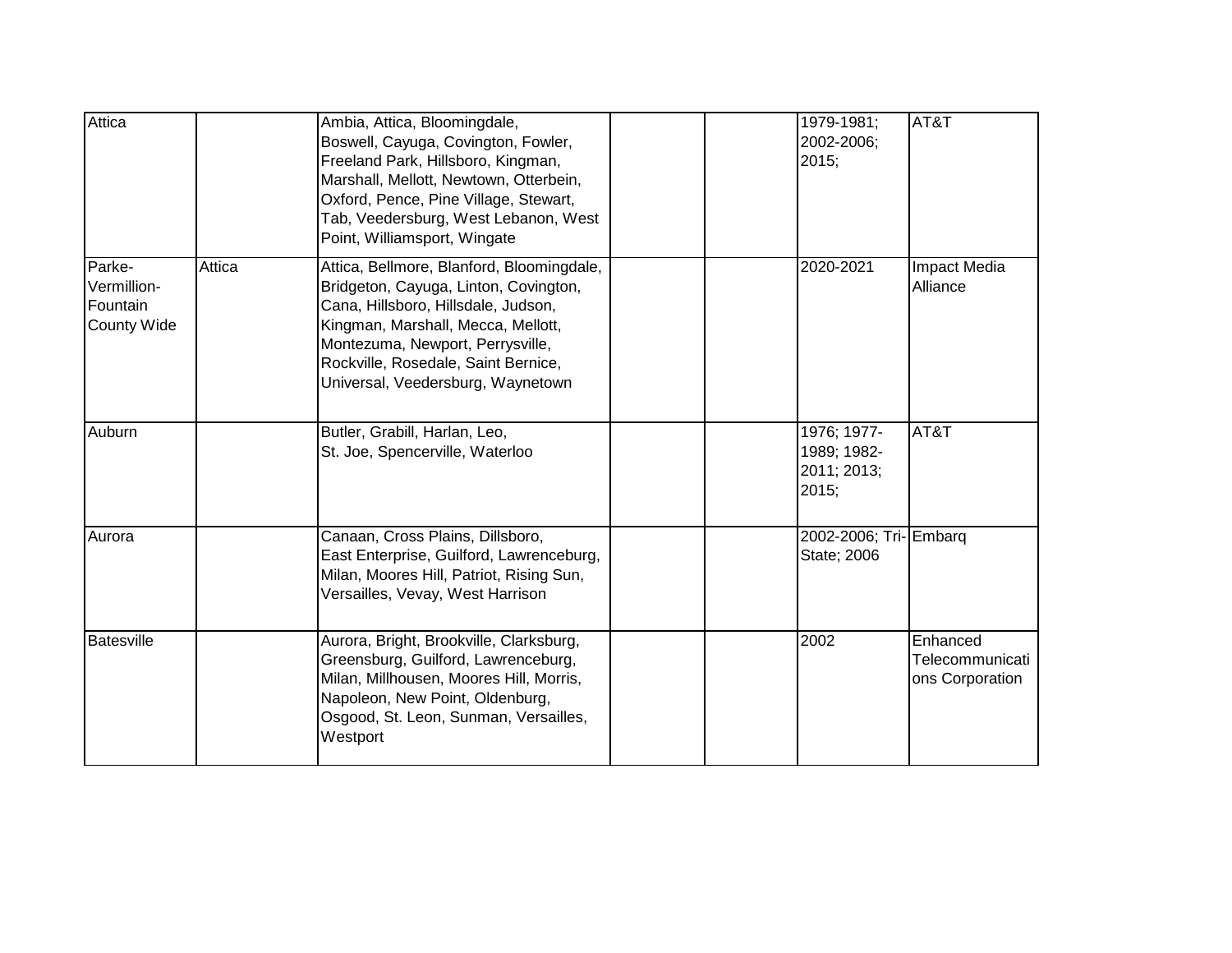| <b>Battle Ground</b>             |                                         | Brookston, Buck Creek, Chalmers,<br>Reynolds, Delphi, Lafayette, West<br>Lafayette                                                                                                                                                                        |  | 1977; 1979;<br>1981-1987;<br>1989; 1999-<br>2007;     | CenturyTel |
|----------------------------------|-----------------------------------------|-----------------------------------------------------------------------------------------------------------------------------------------------------------------------------------------------------------------------------------------------------------|--|-------------------------------------------------------|------------|
| Bedford                          |                                         | Heltonville, Mitchell, Orleans,<br>Trinity, Williams                                                                                                                                                                                                      |  | 1976; 1977-<br>2006; 2008-<br>2016;                   | AT&T       |
| Southwest<br>Indiana<br>Regional | <b>Bicknell</b>                         | Bicknell, Carlisle, Decker, Edwardsport,<br>Freelandville, Fritchton, Hazleton,<br>Monroe City, Oaktown, Otwell,<br>Petersburg, Spurgeon, Union,<br>Wheatland, Winslow, Bruceville, Patoka,<br>Princeton, Sandborn, Vincennes,<br>Washington, Westphalia  |  | 1983                                                  | Verizon    |
| Bicknell                         | <b>Bicknell</b>                         | Bicknell, Carlisle, Decker,<br>Edwardsport, Freedlandville, Fritchton,<br>Hazleton, Monroe City, Oaktown, Otwell,<br>Petersburg, Spurgeon, Union,<br>Wheatland, Winslow, Bruceville,<br>Princeton, Patoka, Sandborn,<br>Westphalia, Washington, Vincennes |  | 1981-1986;<br>1989-1990;<br>2003-2004;<br>2004, 2007  | Verizon    |
| Hoosier<br>Southwest<br>Regional | <b>Birdseye</b>                         | Birdseye, Schnellville, Crane, Dubois,<br>Ferdinand, Haysville, Huntingburg,<br>Jasper-Ireland, Loogootee, St. Anthony,<br><b>Shoals</b>                                                                                                                  |  | 1982-1986,<br>1989, 2006                              |            |
| Bloomington                      | Bloomington;<br>Bloomington-<br>Spencer | Cloverdale, Ellettsville, Gosport,<br>Lake Monroe, Morgantown, Nashville,<br>Nineveh, Patricksburg, Poland,<br>Smithville, Spencer, Stanford, Trafalgar                                                                                                   |  | 1960, 1962,<br>1973, 1974,<br>1979-2006;<br>2008-2016 | AT&T       |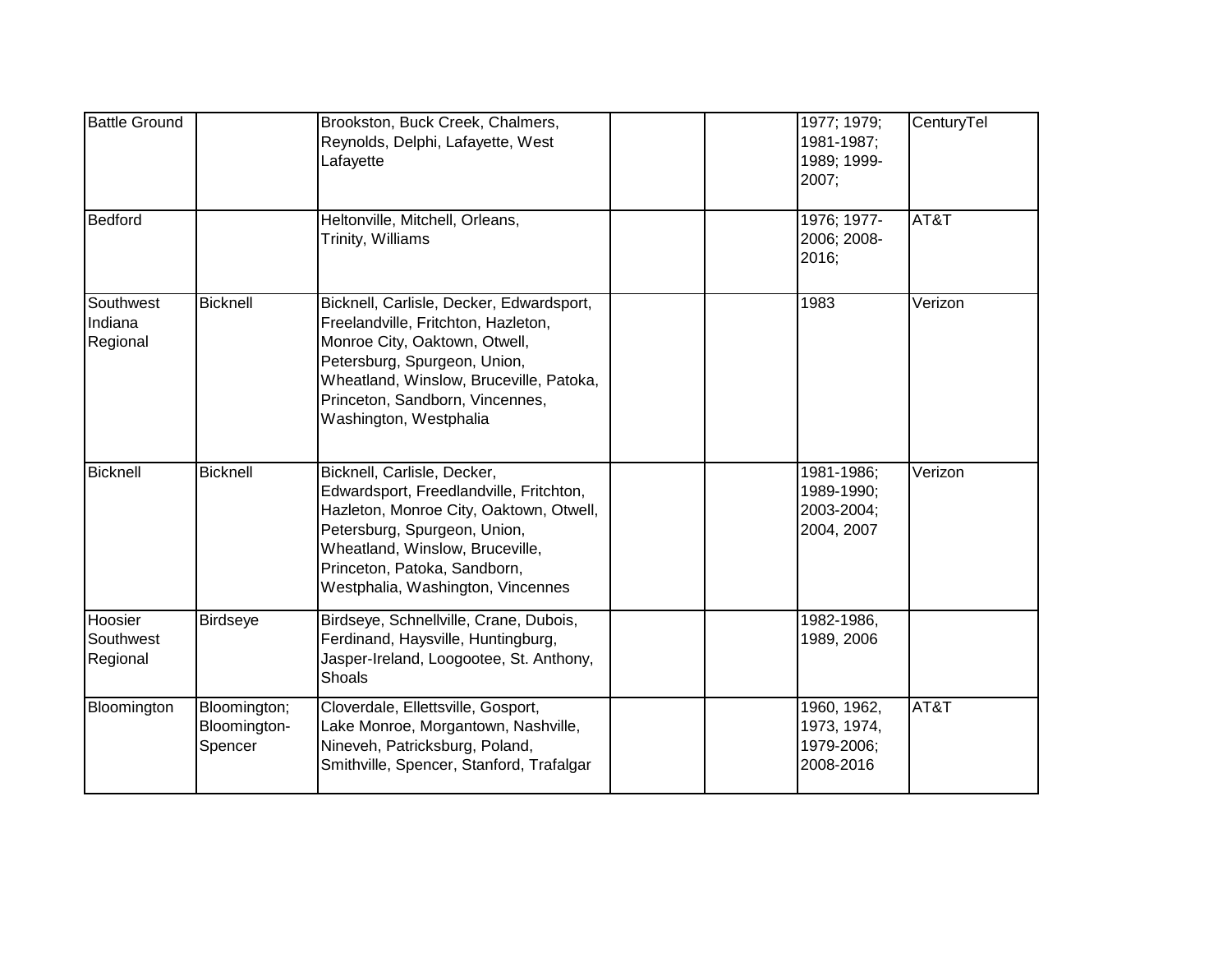| Bloomingdale                    | Bloomingdale                | Bloomindale, Tangier, Bellmore,<br>Kingman, Marshall, Montezuma,<br>Rockville                                                                                                                                                                                                                                                                                       |  | 1981-1986,<br>1989, 1990                              |                                                            |
|---------------------------------|-----------------------------|---------------------------------------------------------------------------------------------------------------------------------------------------------------------------------------------------------------------------------------------------------------------------------------------------------------------------------------------------------------------|--|-------------------------------------------------------|------------------------------------------------------------|
| <b>Bluffton</b>                 | <b>Bluffton</b>             | Craigville, Liberty Center, Markle,<br>Petroleum, Tocsin                                                                                                                                                                                                                                                                                                            |  | 1980, 1982-<br>2015                                   | AT&T                                                       |
| Warrick<br>County/<br>Boonville | Boonville and<br>metro area | Boonville, Chandler, Chrisney, Dale,<br>Elberfeld, Lynnville, Newburgh, Tennyson                                                                                                                                                                                                                                                                                    |  | 1969, 1982-<br>1985; 1978-<br>2015;                   |                                                            |
| Bourbon                         | Bourbon                     | Atwood, Burket, Mentone, Millwood,<br>Tippecanoe                                                                                                                                                                                                                                                                                                                    |  | 1982-1987,<br>2006                                    |                                                            |
| <b>Brazil</b>                   |                             | Atlanta, Cloverdale, Coatesville,<br>Eminence, Monrovia, Mt. Meridian,<br>Patricksburg, Poland, Reelsville, Amo,<br>Arcadia, Bainbridge, Brooklyn,<br>Centerpoint, Cartersburg, Cicero, Clay<br>City, Clayton, Danville, Fillmore, Gosport,<br>Greencastle, Martinsville, Mooresville,<br>Morton, Paragon, Plainfield, Spencer,<br>Stilesville, Tipton, West Newton |  | 1980, 1982-<br>1987, 1990,<br>2002, 2003,<br>2006     | <b>Clay County</b><br>Rural Telephone<br>Cooperative, Inc. |
| <b>Buck Creek</b>               |                             | Delphi, Rossville                                                                                                                                                                                                                                                                                                                                                   |  | 1982-1985,<br>2005, 2007                              | AT&T                                                       |
| <b>Buffalo</b>                  |                             | Idaville, Monticello, Pulaski, Star<br>City, Winamac                                                                                                                                                                                                                                                                                                                |  | 1982-1987;<br>1989--1991;<br>1999-2010;<br>2013-2014; | Pulaski/White<br><b>Rural Telephone</b><br>Cooperative     |
| <b>Butler</b>                   | <b>Butler</b>               | Butler, St. Joe, Waterloo, Auburn,<br>Spencer                                                                                                                                                                                                                                                                                                                       |  | 1981-1990;<br>2006;                                   |                                                            |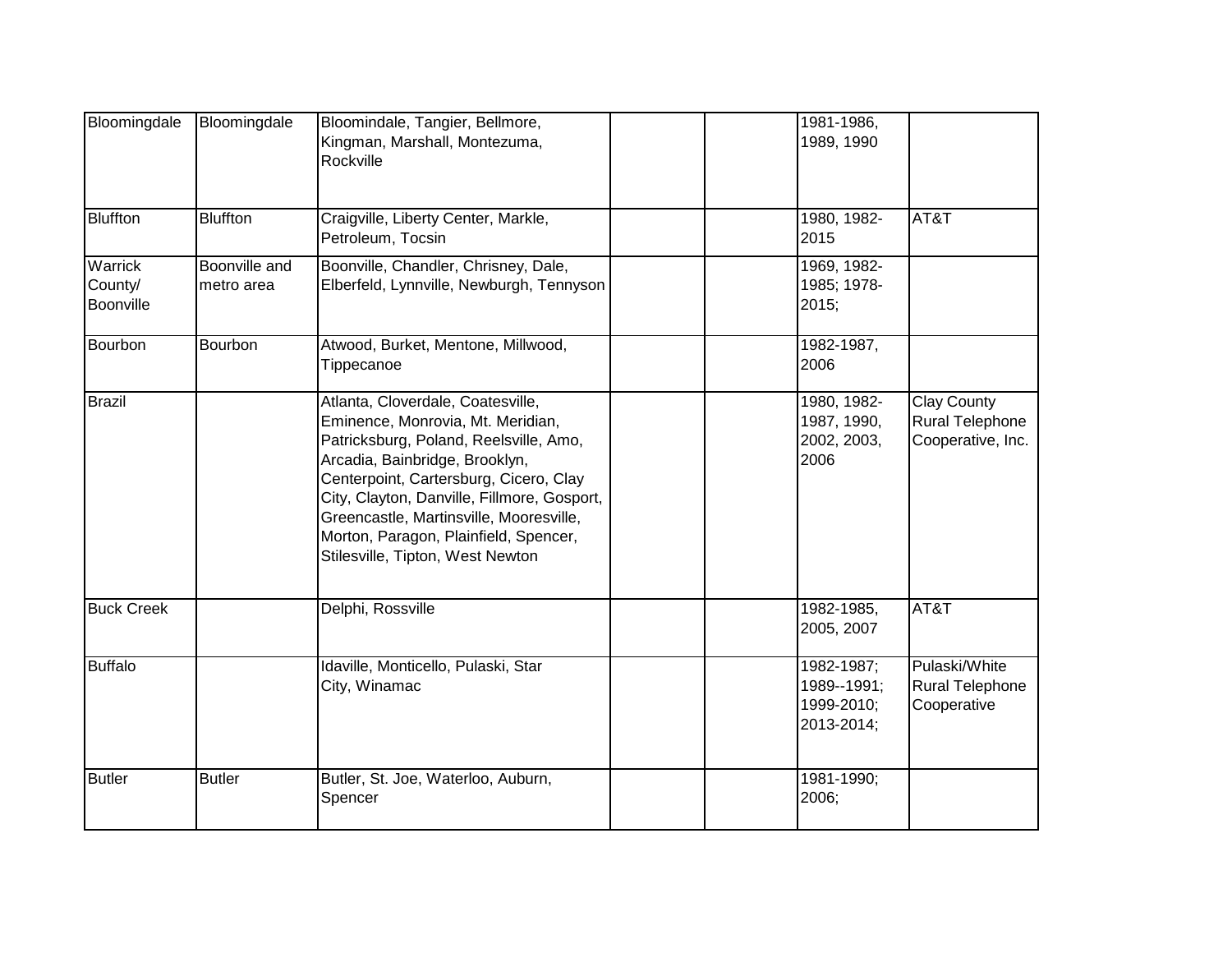| Calumet/Dyer        | <b>Calumet District</b> | Calumet, Dyer, East Chicago, Gary,                                                |  | August 1948                 | <b>Illinois Bell</b>       |
|---------------------|-------------------------|-----------------------------------------------------------------------------------|--|-----------------------------|----------------------------|
|                     | Telephone               | Griffith, Hammond, Highland, Indiana                                              |  |                             |                            |
|                     | Listing                 | Harbor, Lansing, Munster, Whiting                                                 |  |                             |                            |
|                     |                         |                                                                                   |  |                             |                            |
| Camden              | Camden                  | Camden-Rockfield, Burrows, Deer Creek                                             |  | 1981; 1984-                 |                            |
|                     |                         |                                                                                   |  | 1986; 1998-                 |                            |
|                     |                         |                                                                                   |  | 2000; 2007;                 |                            |
| <b>The Official</b> |                         |                                                                                   |  |                             |                            |
| 1999                | Filed Clark's Hill      | Clarks Hill, Stockwell, Colfax, Romney,<br>Darlington, Frankfort, Lafayette, West |  | 1989-1992;<br>1997-1999     | Frontier<br>Communications |
| Thorntown           |                         | Lafayette, Mulberry, Thorntown                                                    |  |                             |                            |
| Telephone           |                         |                                                                                   |  |                             |                            |
| Directory           |                         |                                                                                   |  |                             |                            |
|                     |                         |                                                                                   |  |                             |                            |
| Carlisle            | Carlisle                | Carlisle                                                                          |  | 1981                        | The Phone Book             |
| Carmel-             | Carmel                  | Castleton, Fishers, Whitestown,                                                   |  | 1991-92, 1993- TransWestern |                            |
| Zionsville          |                         | Zionsville                                                                        |  | 94                          | Publishing                 |
|                     |                         |                                                                                   |  |                             |                            |
| <b>Cedar Lake</b>   | Cedar Lake              | Cedar Lake, Lowell, St. John                                                      |  | 1961, 1986-                 | <b>Indiana Bell</b>        |
|                     |                         |                                                                                   |  | 1993;                       |                            |
| Celina              | Celina                  | Celina, Greenville, Portland, Winchester                                          |  | 2003-2004                   | McLeod USA                 |
|                     |                         |                                                                                   |  |                             |                            |
|                     |                         |                                                                                   |  |                             |                            |
| Cicero              | Cicero                  | Cicero, Arcadia, Frankton, Perkinsville,                                          |  | 1982-1986;                  | <b>GTE</b>                 |
|                     |                         | Westfield, Windfall, Atlanta, Noblesville,                                        |  | 1988; 2006;                 |                            |
|                     |                         | Tipton                                                                            |  |                             |                            |
| Chili               | Chili                   | Chili, Denver, Mexico, Roann Twelve                                               |  | 1981-1986                   | United Telephone           |
|                     |                         | Mile, Urbana                                                                      |  |                             | System                     |
| <b>Clarks Hill-</b> | <b>Clarks Hill</b>      | Clarks Hill, Stockwell, Colfax, Romney,                                           |  | 1989-1992;                  | Frontier                   |
| Stockwell           |                         | Darlington, Frankfort, Lafayette, West                                            |  | 1997-1999                   | Communications             |
|                     |                         | Lafayette, Mulberry, Thorntown                                                    |  |                             |                            |
| Clay City, Cory     | <b>Clay City</b>        | Cory, Lewis, Farmersburg,                                                         |  | 1980-1987;                  | <b>GTE</b>                 |
| /Lewis              |                         | Patricksburg                                                                      |  | 1989; 2006                  |                            |
|                     |                         |                                                                                   |  |                             |                            |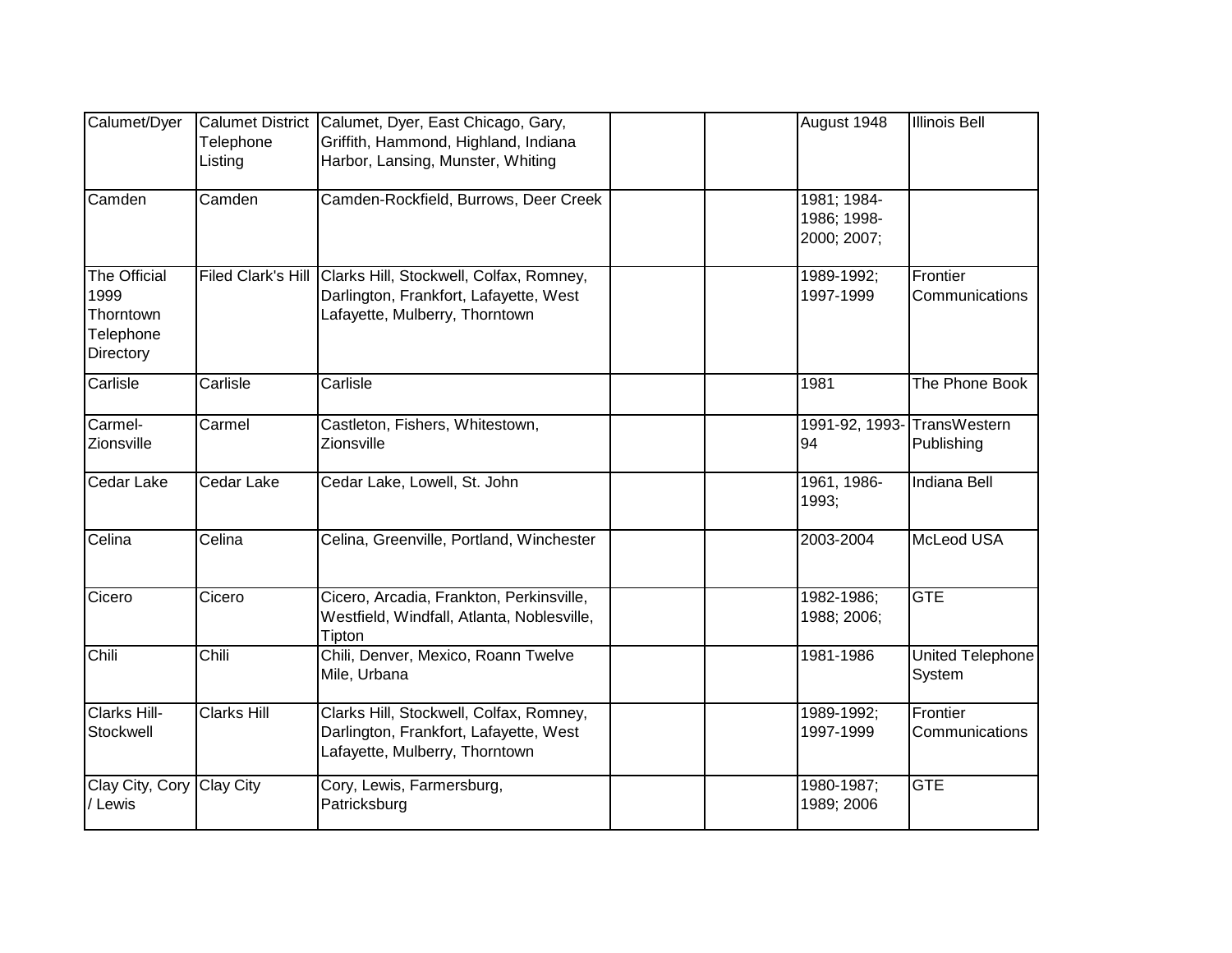| Clinton-<br>Rockville Area | Clinton       | Bloomingdale, Cayuga, Clinton,<br>Covington, Dana, Kingman, Marshall,<br>Montezuma, Newport, Rockville,<br>Rosedale, Waveland, West Dana<br>(Illinois)                                                                                                                                                                     | 1981-2015                                                                                         | AT&T                                      |
|----------------------------|---------------|----------------------------------------------------------------------------------------------------------------------------------------------------------------------------------------------------------------------------------------------------------------------------------------------------------------------------|---------------------------------------------------------------------------------------------------|-------------------------------------------|
| Colfax                     | Colfax        | Attica, Clarks Hill, Colfax, Crawfordsville,<br>Darlington, Frankfort, Lafayette, Linden,<br>Mellot, New Richmond, Newtown,<br>Romney, Stockwell, Waynetown, West<br>Lafayette, West Point, Williamsport,<br>Wingate                                                                                                       | 1981-1987;<br>1989-1990                                                                           | <b>Tri-County</b><br>Telephone<br>Company |
| <b>Columbia City</b>       | Columbia City | Arcola, Churubusco, Columbia City, Etna,<br>Larwill, Laud, South Whitley, Tri-Lakes                                                                                                                                                                                                                                        | 1976; 1979-<br>1980; 1982-<br>1986; 1989-<br>1990;<br>1992;1998;<br>2002; 2004-<br>2007;          |                                           |
| Bartholomew<br>County      | Columbus      | Clifford, Columbus, Edinburgh,<br>Elizabethtown, Grammer, Hartsville,<br>Hope, Jonesville, Ogilville, Scipio,<br>Seymour, Taylorsville, Waymansville,<br>Waynesville                                                                                                                                                       | 1996-1997                                                                                         | TransWestern<br>Publishing                |
| Columbus                   | Columbus      | Acme, Bargersville, Brownstown,<br>Butlerville, Clearspring, Columbus,<br>Cortland, Crothersville, Edinburgh,<br>Elizabethtown, Flat Rock, Franklin,<br>Freetown, Hope, Marietta, Medora,<br>Nineveh, North Vernon, Providence,<br>Reddington, Scipio, Seymour,<br>Taylorsville, Trafalgar, Vallonia, Vernon,<br>Whiteland | 1954; 1956;<br>1957; 1961-<br>1962; 1966-<br>1967; 1970;<br>1972-1973;<br>1975-1998;<br>2000-2015 | AT&T                                      |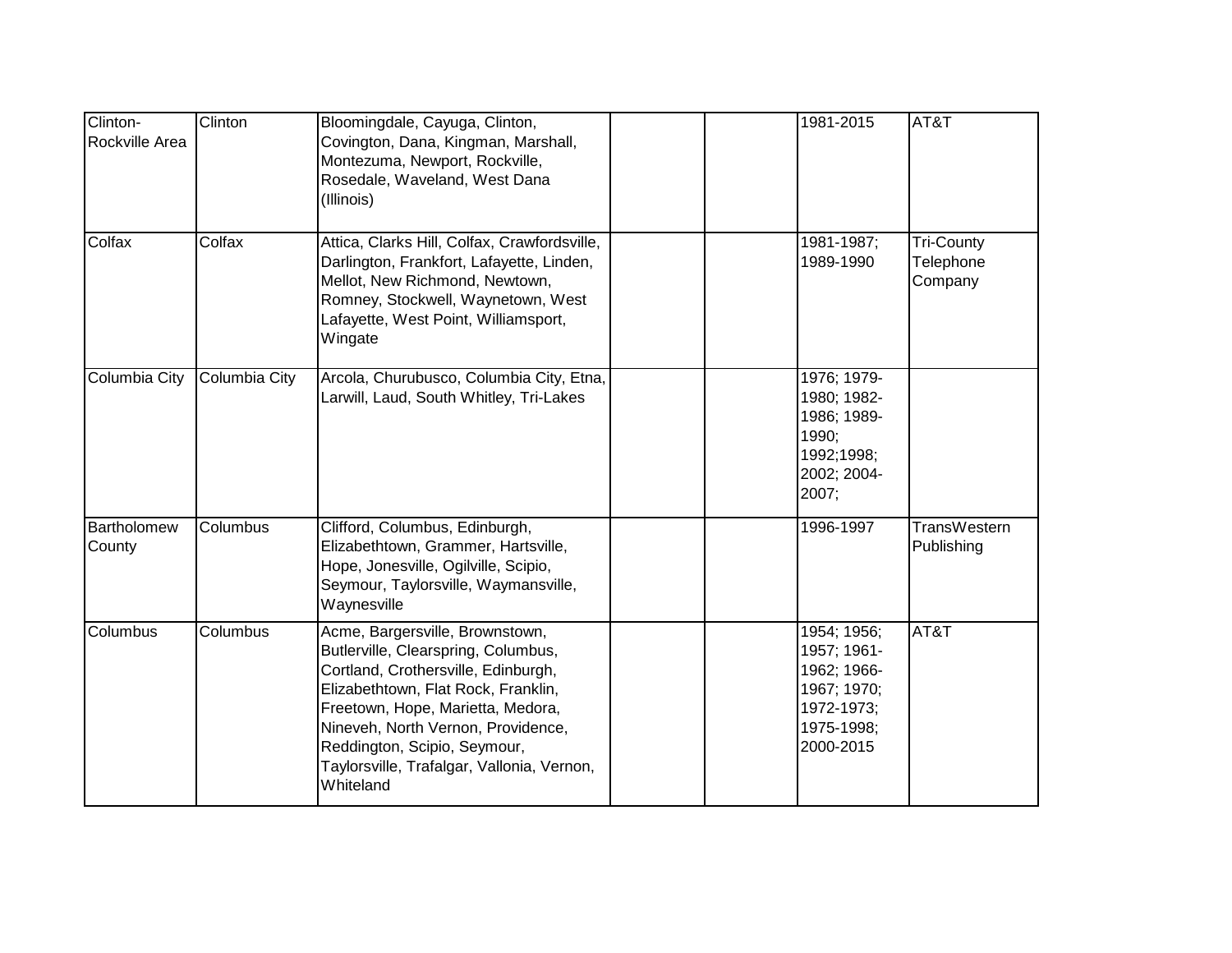| Connersville   | Connersville       | Brookville, Laurel, Liberty, West<br>College Corner                                                                                                                                                                                                                                      |  | 1976-1977;<br>1979-1980;<br>1982-1989;<br>1992-1999;<br>2002; 2006; | Verizon                                  |
|----------------|--------------------|------------------------------------------------------------------------------------------------------------------------------------------------------------------------------------------------------------------------------------------------------------------------------------------|--|---------------------------------------------------------------------|------------------------------------------|
| Corydon        | Corydon            | Central, Crandall, Elizabeth,<br>Georgetown, Laconia, Lanesville,<br>Leavenworth, Marengo, Milltown, New<br>Middletown, Palmyra, Ramsey,<br>Campbellsburg, Charlestown, English,<br>Fredericksburg, Jeffersonville, Livonia,<br>New Albany, New Washington, Pekin,<br>Salem, Sellersburg |  | 1981-1986;<br>1989-1992;<br>2001-2002;<br>2006;                     | GTE/Verizon                              |
| Craigville     | Craigville         | Berne, Bluffton, Craigville, Decatur,<br>Linn Grove, Monroe, Ossian, Preble,<br>Tocsin, Uniondale                                                                                                                                                                                        |  | 1980; 1982-<br>1987; 1994-<br>1999; 2001;<br>2003;                  | Craigville<br>Telephone<br>Company, Inc. |
| Crawfordsville | Crawfordsville     | Bainbridge, Clarks Hill, Colfax,<br>Crawfordsville,<br>Darlington, Hillsboro, Ladoga, Linden,<br>New Market, New Richmond, New Ross,<br>Roachdale, Stockwell, Thorntown,<br>Waveland, Waynetown, Wingate                                                                                 |  | 1976; 1979-<br>2007; 2009-<br>2015:                                 | AT&T                                     |
| Crown Point    | <b>Crown Point</b> | Cedar Lake, Crown Point, Dyer, East<br>Chicago,<br>Gary, Griffith, Hammond, Highland, Lake<br>Dalecarlia, Lake Village, Lakes of the<br>Four Seasons, Leroy, Lowell, Merrillville,<br>Munster, St. John, Schererville,<br>Schneider, Shelby, Whiting                                     |  | 1961; 1977;<br>1980-1997;<br>1999-2003;                             | Indiana Bell                             |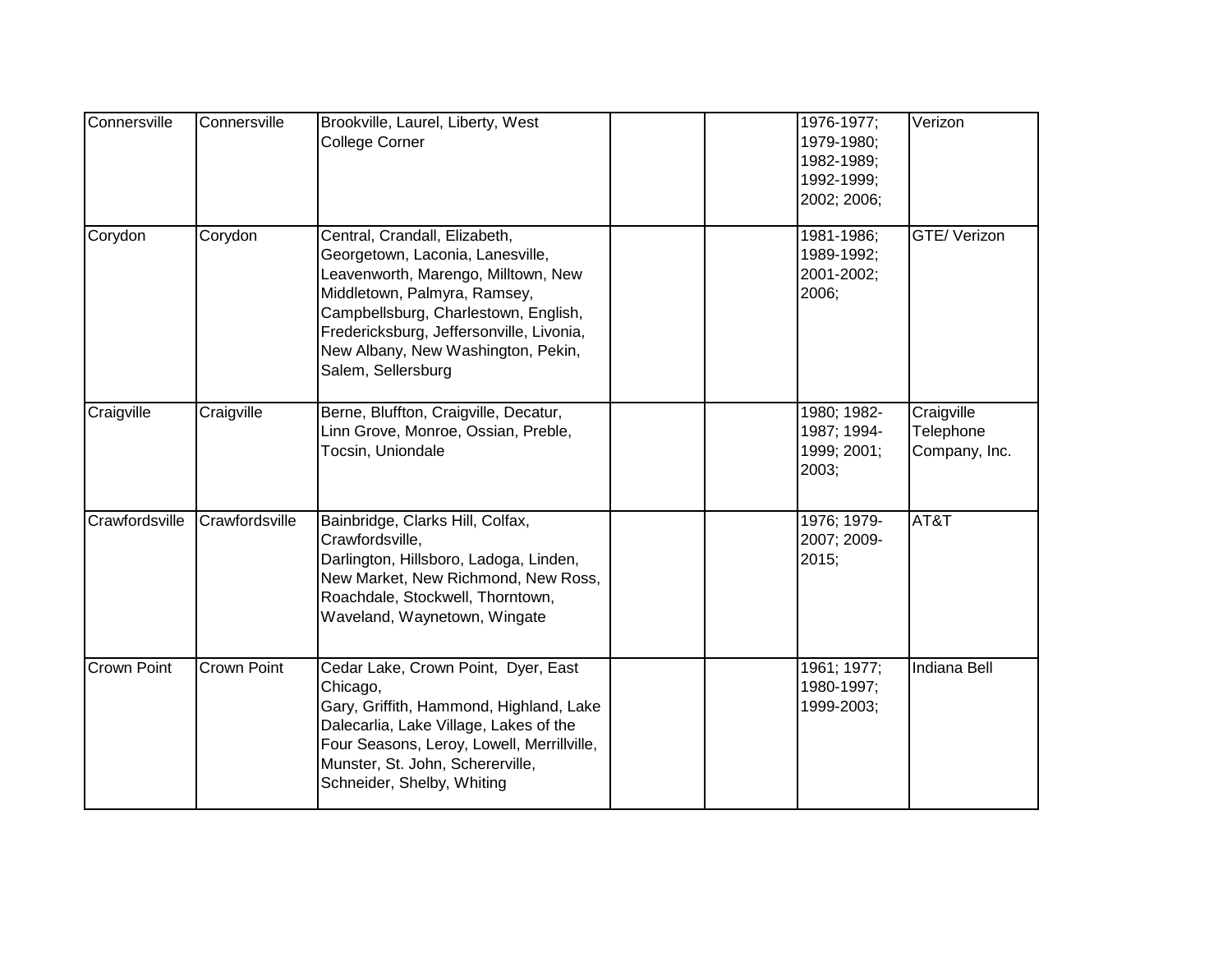| Culver                            | Culver       |                                                                                                                                                                                                                                             |  | 1981-2005;<br>2008-2015                                            | Ameritech; AT&T |
|-----------------------------------|--------------|---------------------------------------------------------------------------------------------------------------------------------------------------------------------------------------------------------------------------------------------|--|--------------------------------------------------------------------|-----------------|
| Decatur;<br>Decatur/Portla<br>nd  | Decatur      | Berne, Decatur, Linn Grove, Monroe,<br>Pleasant Mills, Portland, Preble, Tocsin                                                                                                                                                             |  | 1976-1977;<br>1979-1980;<br>1982-1983;<br>1985-1987;<br>1989-1990; | UTC;            |
| Decker                            | Decker       | Decker, Fritchton, Hazelton, Monroe City,<br>Otwell, Petersburg, Spurgeon, Union,<br>Wheatland, Winslow                                                                                                                                     |  | 1981-1982;                                                         | The Phone Book  |
| Carroll<br>Telephone<br>Company   | Delphi       | Cutler, Idaville, Battle Ground,<br>Brookston, Buck Creek, Buffalo,<br>Burlington, Burrows, Camden, Deer<br>Creek, Flora, Geetingsville, Rockfield,<br>Rossville, Yeoman                                                                    |  | 1981-1987;<br>1998-99; 2004;                                       | Alltel; Verizon |
| Denver                            | Denver       | Chili, Denver, Mexico, Roann, Twelve<br>Mile,<br>Urbana                                                                                                                                                                                     |  | 1990, 1998,<br>2000-2002;<br>2004-2007;                            | Sprint; Embarg  |
| Dyer /<br>Schererville            | Dyer         | Cedar Lake, Crown Point, East<br>Chicago, Gary, Griffith, Hammond,<br>Highland, Lake Dalecarlia, Lake Village,<br>Lakes of the Four Seasons, Leroy,<br>Lowell, Merrillville, Munster, St. John,<br>Schererville, Schneider, Shelby, Whiting |  | 1982-1993;<br>1995-1996;<br>1998-2000;                             | Ameritech       |
| East Chicago<br>Calumet<br>Region | East Chicago | Cedar Lake, Crown Point, Dyer,<br>Gary, Griffith, Hammond, Highland, Lake<br>Dalecarlia, Lake Village, Lakes of the<br>Four Seasons, Leroy, Lowell, Merrillville,<br>Munster, St. John, Schererville,<br>Schneider, Shelby, Whiting         |  | 1961-62; 1977-SBC<br>1993; 1995-96;<br>1998-2003;                  |                 |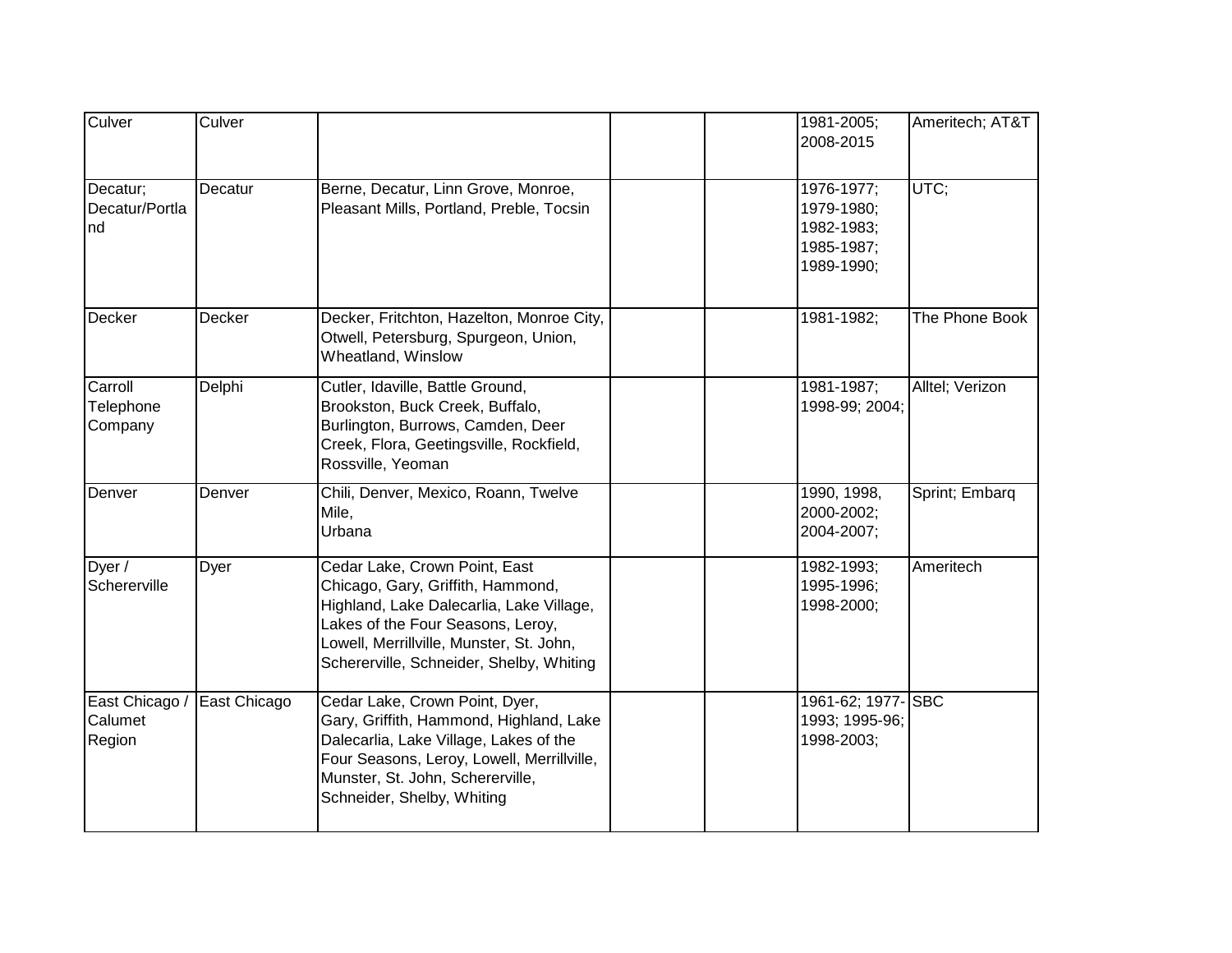| Eberfield/<br>Lynnville | Eberfeld     | Eberfield, Lynnville,                                                                                                                                                                                                                                                                                                     |      | 1981-1986;                                                       |                                    |
|-------------------------|--------------|---------------------------------------------------------------------------------------------------------------------------------------------------------------------------------------------------------------------------------------------------------------------------------------------------------------------------|------|------------------------------------------------------------------|------------------------------------|
| Edinburg                | Edinburg     |                                                                                                                                                                                                                                                                                                                           | 1960 |                                                                  | <b>Indiana Bell</b>                |
| Elkhart                 | Elkhart      | Bristol, Dunlap, Wakarusa, Wyatt                                                                                                                                                                                                                                                                                          |      | 1959; 1978-<br>1986; 1998-<br>2004; 2010-<br>2013;               |                                    |
| Ellettsville            | Ellettsville | Gosport, Lake Monroe, Smithville,<br>Stanford, Bloomfield, Bloomington,<br>Cloverdale, Eminence, Nashville,<br>Owensburg, Spencer                                                                                                                                                                                         |      | 1982; 1986;<br>1998-99; 2003                                     | Smithville<br>Telephone<br>Company |
| Elnora                  | Elnora       |                                                                                                                                                                                                                                                                                                                           |      | 1981-1986                                                        |                                    |
| Elwood                  | Elwood       | Alexandria, Anderson, Fairmount,<br>Fowlerton, Frankton, Orestes,<br>Summitville, Tipton, Windfall                                                                                                                                                                                                                        |      | 1977-1978;<br>1982-1996;<br>1999-2015                            | AT&T                               |
| Evansville              |              | Boonville, Chandler, Corydon,<br>Cythiana, Elberfeld, Fort Branch,<br>Francisco, Griffin, Haubstadt,<br>Hebbardsville, Henderson, Lynnville,<br>Mackey, McCutchanville, New Harmony,<br>Newburgh, Oakland City, Owensville,<br>Patoka, Poseyville, Princeton, Robards,<br>Solitude, St. Joseph, St. Philip,<br>Wadesville |      | 1958-1960;<br>1968; 1979-<br>1993; 1995-<br>1996; 1999-<br>2015; | AT&T                               |
| Fairbanks               |              | Farmersburg, Merom, Shelburn,<br>Worthington, Bloomfield, Lewis, Linton,<br><b>Prairie Creek</b>                                                                                                                                                                                                                          |      | 1981-1987;<br>1989-1990;<br>2007;                                | Contel Telephone<br>Directory      |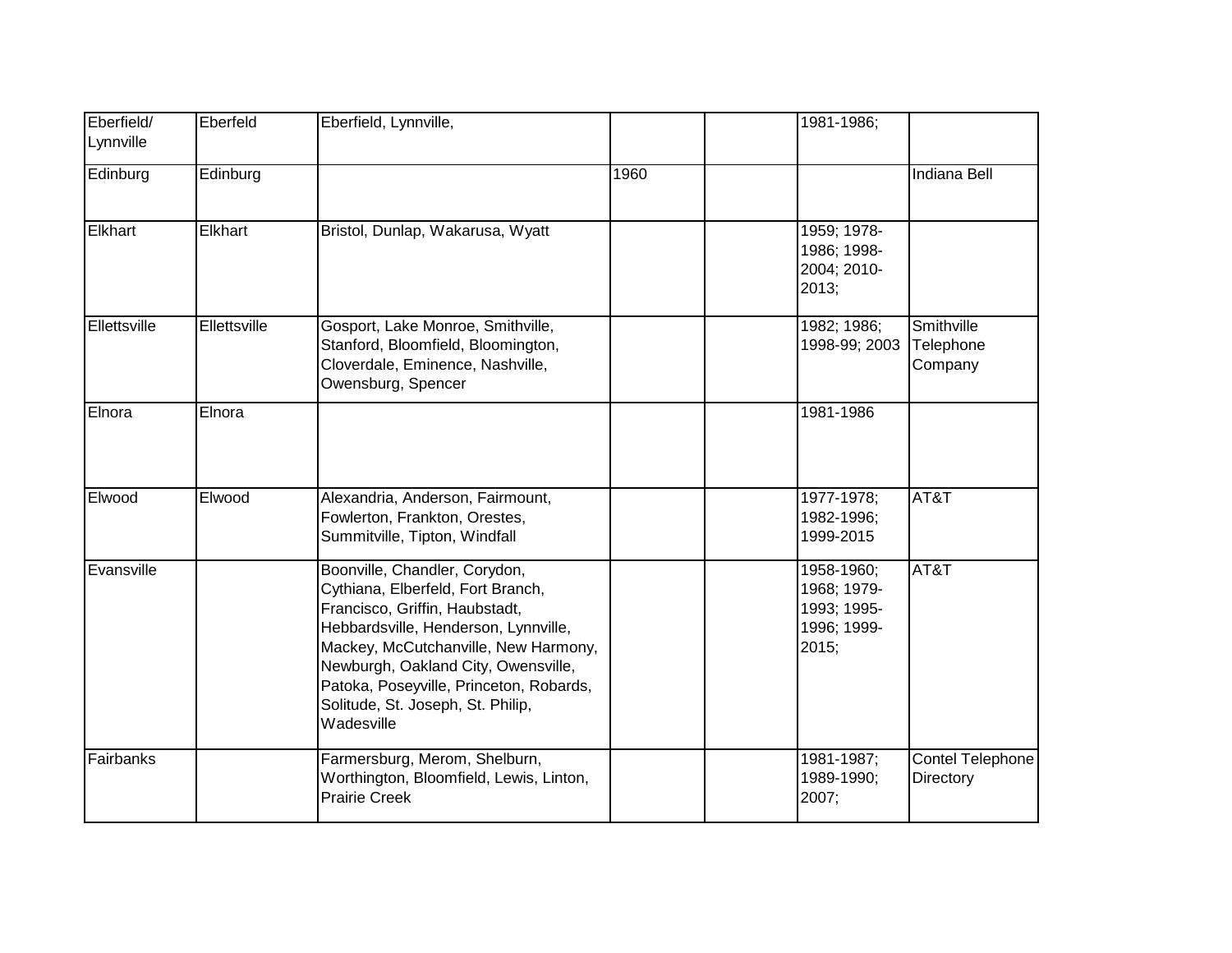| Fairmont                            | Fowlerton, Amboy, Converse,<br>Elwood, Gas City, Greentown,<br>Jonesboro, Marion, Matthews,<br>Summitville, Swayzee, Sweetser, Upland                                                    | 1981-1986;<br>1998-1999;<br>2007;                                                                             | Frontier<br>Communications        |
|-------------------------------------|------------------------------------------------------------------------------------------------------------------------------------------------------------------------------------------|---------------------------------------------------------------------------------------------------------------|-----------------------------------|
| Fishers                             | Carmel, Castleton, Indianapolis,<br>Whitestown, Zionsville                                                                                                                               | 1993-1994;                                                                                                    | <b>TransWestern</b><br>Publishing |
| Flora                               | Buck Creek, Burlington, Burrows,<br>Camden, Cutler, Deer Creek, Delphi,<br>Geetingsville, Mulberry, Rossville                                                                            | 1980-1986;<br>1989-1990;<br>1999-2007;                                                                        | Embarg                            |
| Fort Wayne                          | Arcola, Churubusco, Harlan,<br>Huntertown, Laud, Leo-Grabill,<br>Monroeville, New Haven, Poe-Hoagland,<br>Roanoke, Woodburn, Osslan, Preble,<br>Spencerville, St.Joe, Tocsin, Zanesville | 1844; 1960;<br>1978-1986;<br>1989-1990;<br>1993-1994;<br>1996-1999;<br>2002-2004;<br>2007-2008;<br>2010-2013; | Verizon                           |
| Fort Wayne-<br>East Allen<br>County | Georgetown, Monroeville, New Haven,<br>Poe, Hoagland, Southtown, Woodburn                                                                                                                | 1982-1987                                                                                                     |                                   |
| Fort Wayne<br><b>North</b>          |                                                                                                                                                                                          | 1983-1986                                                                                                     |                                   |
| Fort Wayne<br>Southwest             | Baer Field, Roanoke, Time Corners,<br>Waynedale                                                                                                                                          | 1983-1987                                                                                                     |                                   |
| Fortville                           |                                                                                                                                                                                          | 1981-1988                                                                                                     |                                   |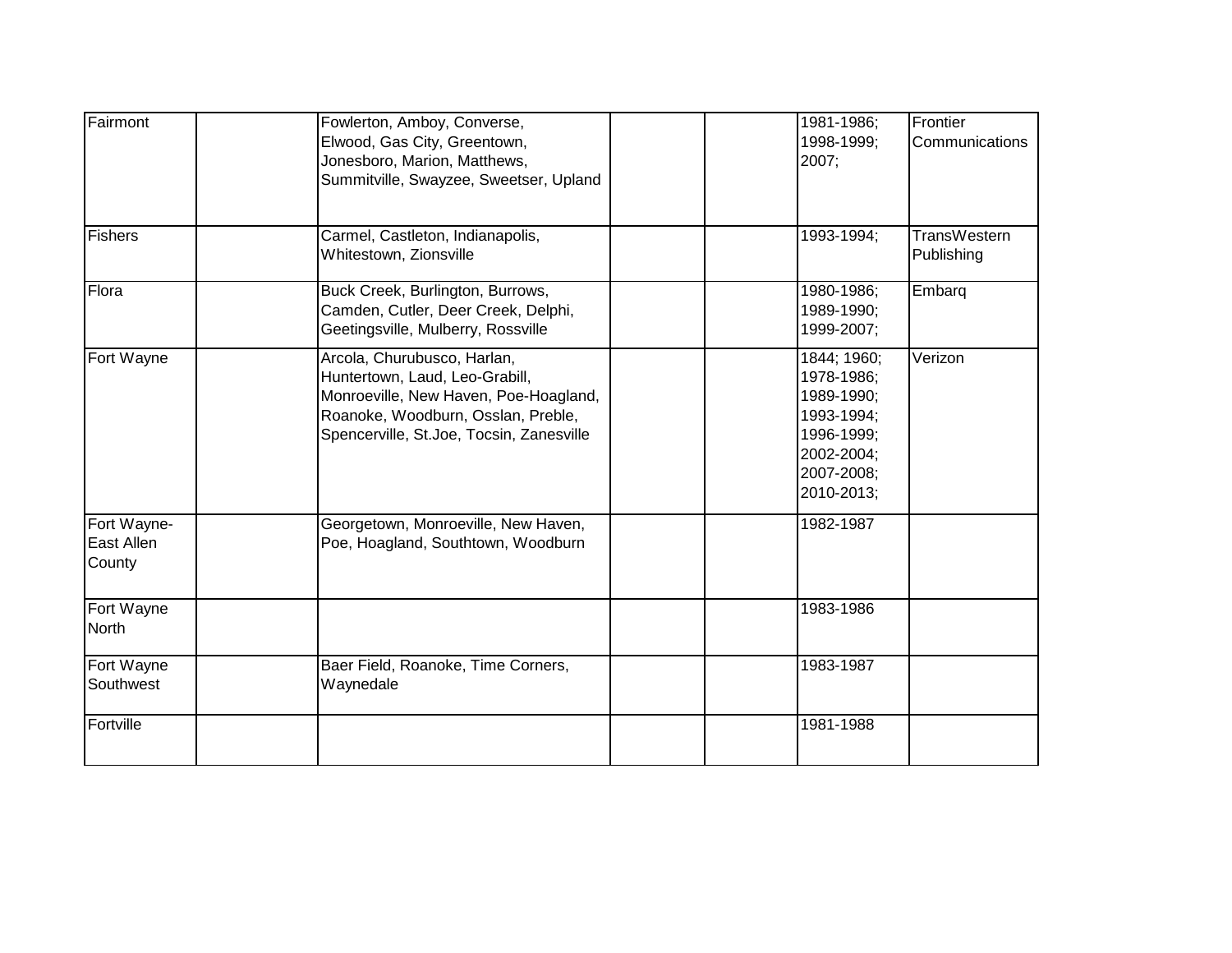| Four County<br>Regional                                          |                                                                     | Bainbridge, Clayton, Fillmore, New<br>Ross, Whitestown, Brownsburg, Clayton,<br>Amo, Cartersburg, Stilesville, Coatesville,<br>Crawfordsville, Danville, Darlington,<br>Fillmore, Greencastle, Jamestown,<br>Advance, North Salem, Ladoga,<br>Lebanon, Lizton, Mechanicsburg,<br>Monrovia, Morton, Mt. Meridian, New<br>Market, Alamo, New Ross, Pittsboro,<br>Plainfield, Roachdale, Sheridan,<br>Waveland, Judson, Milligan, Russellville,<br>Whitestown, Big Springs, Zionsville |  | 1985-1986;<br>1986-1987;<br>1989-1990;<br>1998; 2003;                             | <b>TDS Telecom</b>                 |
|------------------------------------------------------------------|---------------------------------------------------------------------|-------------------------------------------------------------------------------------------------------------------------------------------------------------------------------------------------------------------------------------------------------------------------------------------------------------------------------------------------------------------------------------------------------------------------------------------------------------------------------------|--|-----------------------------------------------------------------------------------|------------------------------------|
| Frankfort                                                        |                                                                     | Burlington, Clarks Hill, Colfax,<br>Forest, Geetingsville, Kempton, Kirklin,<br>Mechanicsburg, Michigantown, Mulberry,<br>Russiaville, Sheridan, Stockwell,<br>Thorntown                                                                                                                                                                                                                                                                                                            |  | 1987-2008;<br>2010-2015;                                                          | AT&T                               |
| Franklin/<br>Johnson<br>County/<br>Johnson<br>County<br>Suburban | Franklin                                                            | Acton, Bargersville, Edinburgh, Fairland,<br>Flat Rock, Franklin, Greenwood,<br>Mariette, Martinsville, Mooresville,<br>Morgantown, Nashville, Ninevah,<br>Shelbyville, Trafalgar, West Newton,<br>Whiteland                                                                                                                                                                                                                                                                        |  | 1978-1979;<br>1981-1986;<br>1988-1990;<br>1992-1993;<br>1995-1996;<br>2007, 2019; |                                    |
| French<br>Lick/Springs<br><b>Valley Area</b>                     | Titled: Springs<br>Valley Area,<br>Indiana<br>Filed: French<br>Lick | French Lick, West Baden Springs,<br>English, Orleans, Paoli                                                                                                                                                                                                                                                                                                                                                                                                                         |  | 1982-1985;<br>1989-1990;<br>2001;                                                 | Smithville<br>Telephone<br>Company |
| Garrett                                                          |                                                                     |                                                                                                                                                                                                                                                                                                                                                                                                                                                                                     |  | 1982-1990;<br>2001;                                                               | <b>GTE</b>                         |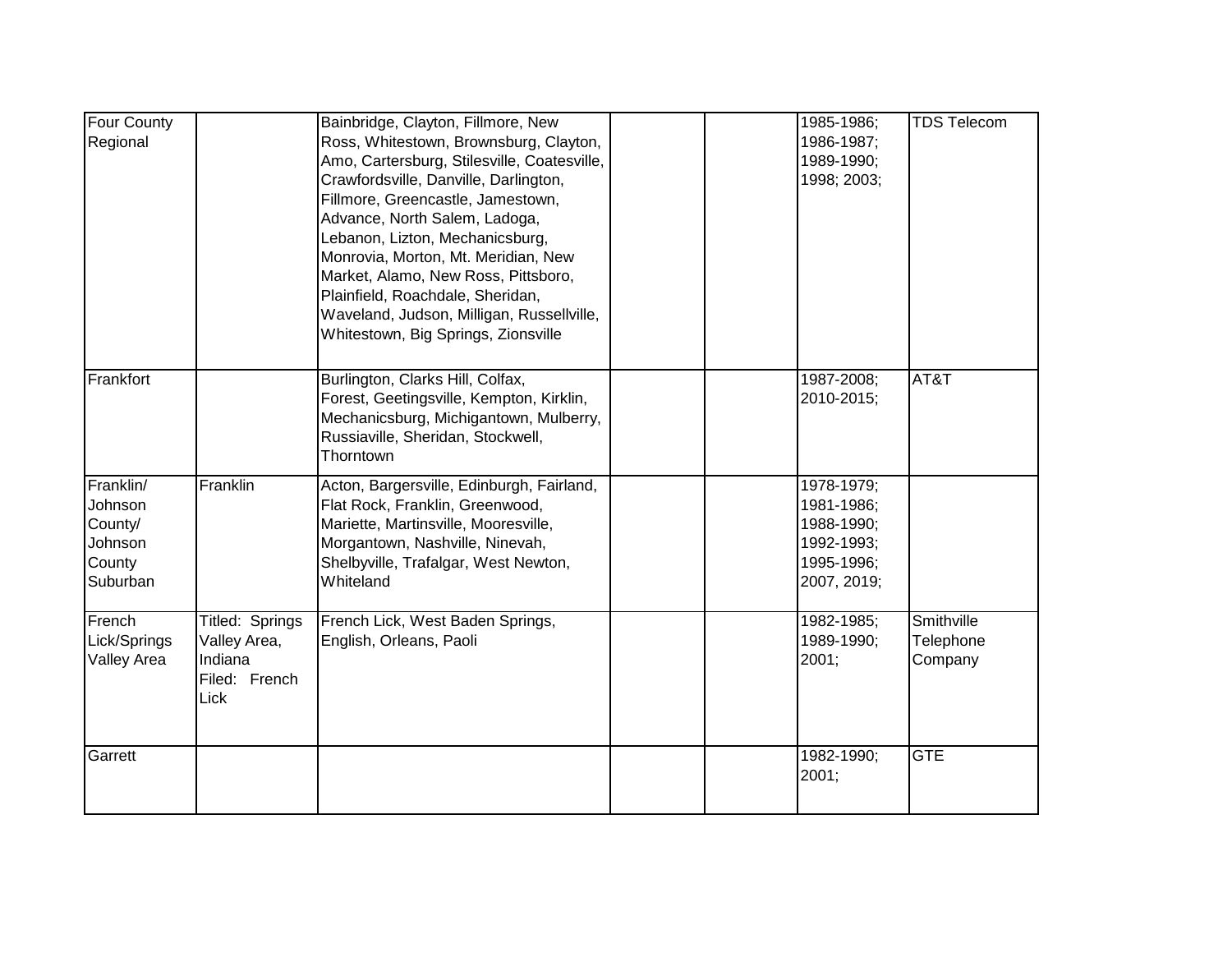| Gary          |            | Cedar Lake, Crown Point, Dyer, Griffith,<br>Hammond, Highland, Lake Dalecarlia,<br>Lake Village, Lakes of the Four Seasons,<br>Leroy, Lowell, Merrillville, Munster, St.<br>John, Schererville, Schneider, Shelby,<br>Whiting | $1961 -$<br>1962;1977;<br>1979-1993;<br>1995-1996;<br>1998-2004; | <b>SBC</b> |
|---------------|------------|-------------------------------------------------------------------------------------------------------------------------------------------------------------------------------------------------------------------------------|------------------------------------------------------------------|------------|
| Geetingsville |            | Frankfort                                                                                                                                                                                                                     | 1982-1986                                                        |            |
| Goshen        |            | Gosport, Lake Monroe, Smithville,<br>Stanford, Bloomfield, Bloomington,<br>Cloverdale, Eminence, Nashville,<br>Owensburg, Spencer                                                                                             | 1981-1986;<br>1989-1990;<br>2004;                                |            |
| Greencastle   |            | Greencastle, Morton                                                                                                                                                                                                           | 1978-79; 1981-<br>1986; 1992-<br>1993; 2007;                     |            |
| Greensburg    | Greensburg | Batesville, Clarksburg, Greensburg,<br>Milan,<br>Millhousen, Napoleon, New Point,<br>Osgood, St. Leon, Sunman, Versailles,<br>Westport                                                                                        | 1977; 1979-<br>1986; 1993-<br>1994; 1996;<br>2007;               |            |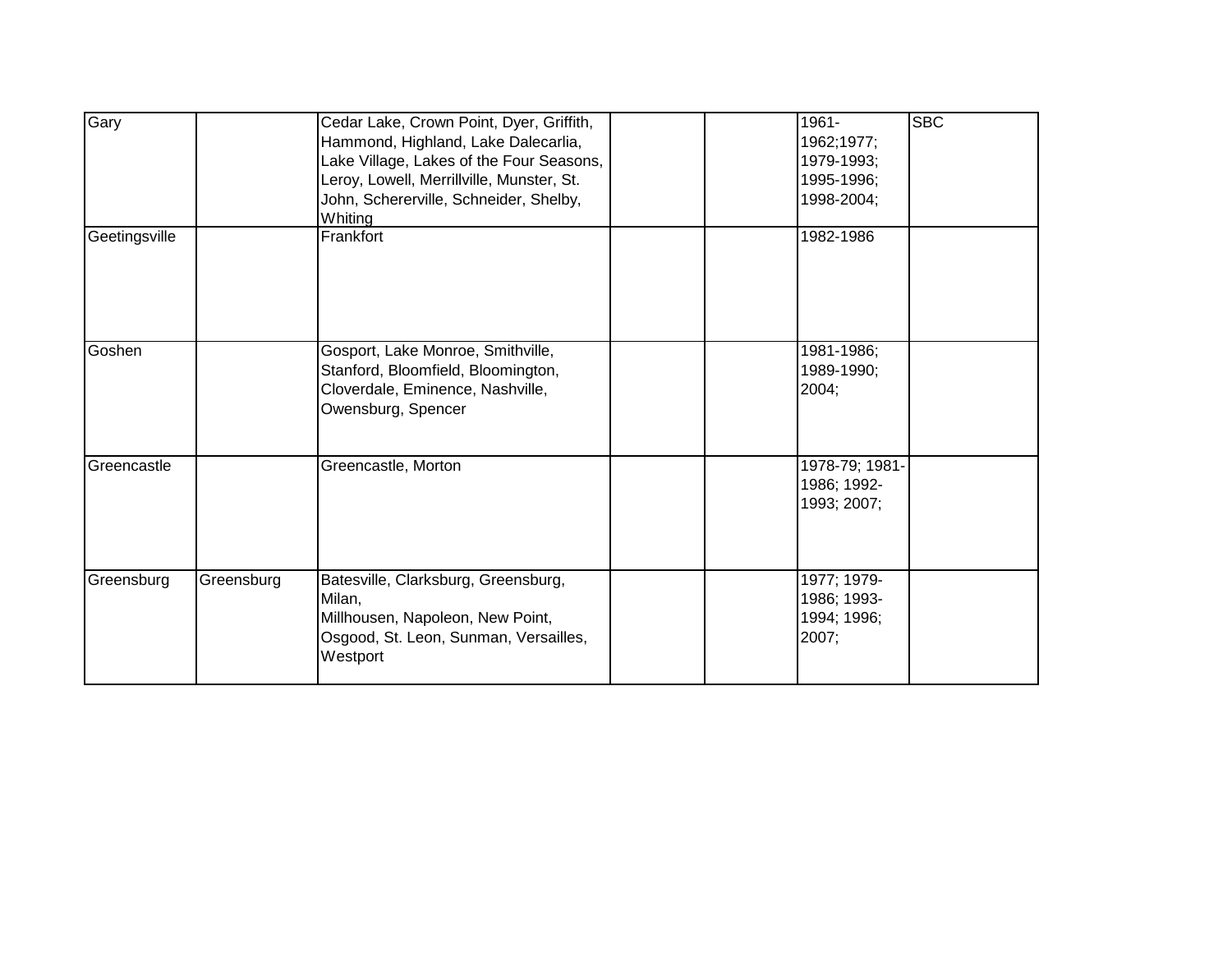| Hancock -<br>Henry<br>Suburban/Rura | III                               | Hancock/Maxwe Carthage, Charlottesville, Fortville,<br>Greenfield, Knightstown, Lapel,<br>Markleville, Maxwell, Mays, McCordsville,<br>Mechanicsburg, Middletown, Mt. Summit,<br>Mooreland, New Castle, New Lisbon,<br>Oaklandon, Pendleton, Parkinsville,<br>Shirley, Spiceland, Springport, Wilkinson,<br>Kennard |  | 1980-1990;<br>1998-2017;<br>2019-2020;                              | Embarg                               |
|-------------------------------------|-----------------------------------|---------------------------------------------------------------------------------------------------------------------------------------------------------------------------------------------------------------------------------------------------------------------------------------------------------------------|--|---------------------------------------------------------------------|--------------------------------------|
| Hammond                             | Hammond                           |                                                                                                                                                                                                                                                                                                                     |  | 1961-1962;<br>1964-1965;<br>1977; 1979-<br>1993; 1995;<br>1999-2003 |                                      |
| <b>Hartford City</b>                | County<br>Filed: Hartford<br>City | Titled: Blackford Eaton, Hartford City, Matthews,<br>Montpelier, Upland                                                                                                                                                                                                                                             |  | 1961-1964;<br>1978-79; 1981-<br>2015;                               | AT&T                                 |
| Hebron                              |                                   | Demotte, Lakes of the Four<br>Seasons, Mt. Ayr, Roselawn, Crown<br>Point, Wheatfield                                                                                                                                                                                                                                |  | 1980; 1982-<br>1986; 1989;<br>1995; 2000;<br>2003; 2006;<br>2007    | Northwestern<br>Telephone<br>Company |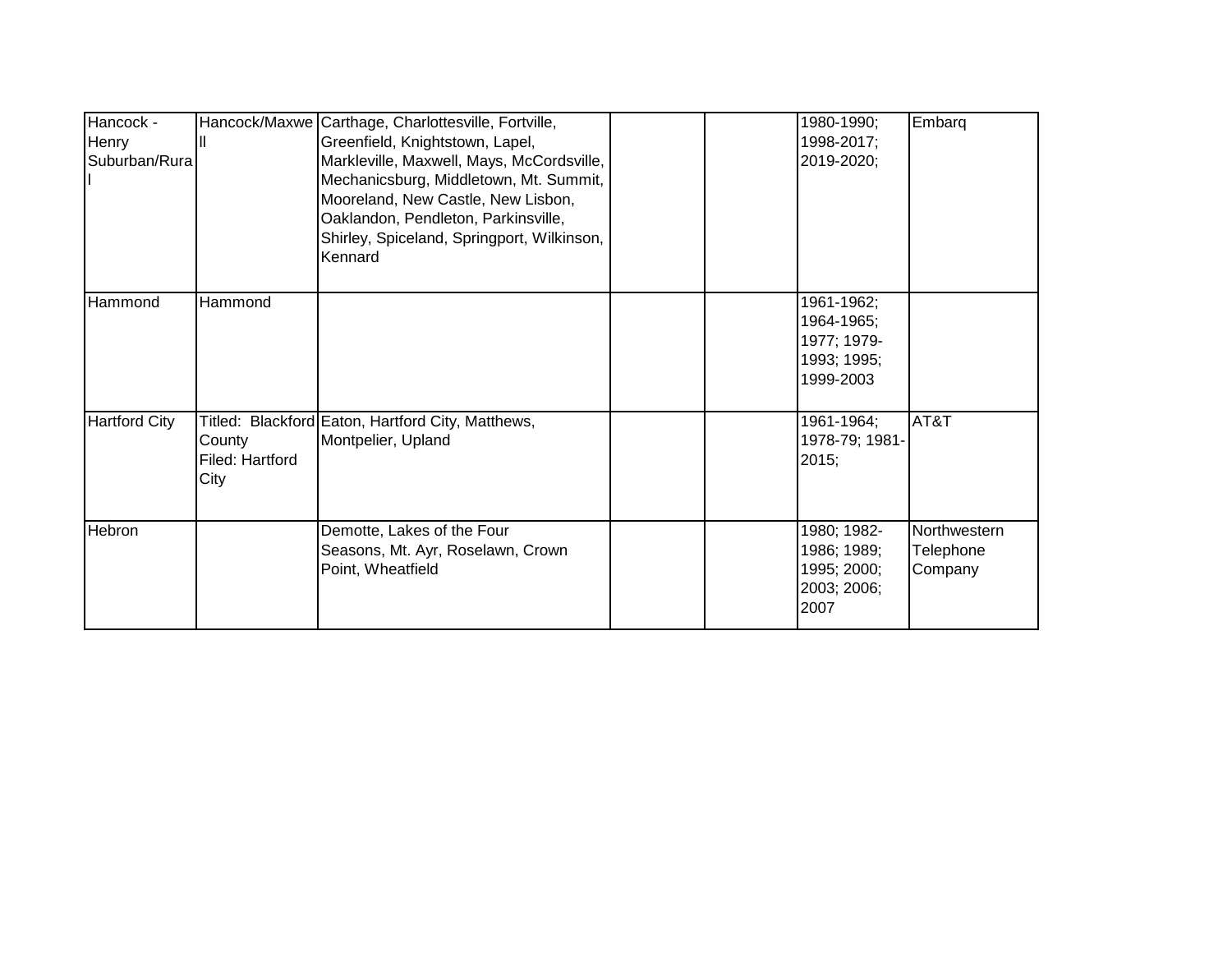| <b>Henry County</b> | <b>Henry County</b> | Ashland, Blountsville, Cambridge                                     |  | 1994-1996;  | AT&T        |
|---------------------|---------------------|----------------------------------------------------------------------|--|-------------|-------------|
| & Surrounding       |                     | City, Dalton, Dublin, Dunreith, East                                 |  | 1999-2015;  |             |
| Area                |                     | Germantown, Grant City, Greensboro,                                  |  |             |             |
|                     |                     | Hagerstown, Hillboro, Kennard,                                       |  |             |             |
|                     |                     | Knightstown, Lewisville, Losantville,                                |  |             |             |
|                     |                     | Markleville, Mays, Mechanicsburg,                                    |  |             |             |
|                     |                     | Middletown, Millville, Milton, Modoc,                                |  |             |             |
|                     |                     | Mooreland, Mt. Summit, New Castle,                                   |  |             |             |
|                     |                     | New Lisbon, Shirley, Spiceland,                                      |  |             |             |
|                     |                     | Springport, Straughn, Sulphur Springs,                               |  |             |             |
|                     |                     | Wilkinson                                                            |  |             |             |
| Highland            |                     | Cedar Lake, Crown Point, Dyer,                                       |  | 1977; 1980- | <b>SBC</b>  |
|                     |                     | East Chicago, Gary, Griffith, Hammond,                               |  | 1987; 2001; |             |
|                     |                     | Lake Dalecarlia, Lake Village, Lakes of                              |  | 2003        |             |
|                     |                     | the Four Seasons, Leroy, Lowell,<br>Merrillville, Munster, St. John, |  |             |             |
|                     |                     | Schererville, Schneider, Shelby, Whiting                             |  |             |             |
|                     |                     |                                                                      |  |             |             |
| Hillsboro           |                     | Mellott, Newtown, Veedersburg,                                       |  | 1983-1989;  | Merchants & |
|                     |                     | Waynetown                                                            |  | 1994; 1996- | Farmers     |
|                     |                     |                                                                      |  | 1998        | Telephone   |
|                     |                     |                                                                      |  |             | Company     |
| Hobart              |                     |                                                                      |  | 1981-1986;  |             |
|                     |                     |                                                                      |  | 1997        |             |
| Hope                |                     |                                                                      |  | 1923        |             |
|                     |                     |                                                                      |  |             |             |
| Howard/Tipton       | Howard              |                                                                      |  | 1995-1997;  |             |
| Counties            |                     |                                                                      |  |             |             |
|                     |                     |                                                                      |  |             |             |
|                     |                     |                                                                      |  |             |             |
| Huntington          | Huntington-         | Andrews, Bippus, Lafontaine,                                         |  | 1979-2016   | AT&T        |
|                     | Whitley             | Largo, Mt. Etna, Markle, Ossian,                                     |  |             |             |
|                     |                     | Reservoir, Roanoke, Uniondale, Warren,                               |  |             |             |
|                     |                     | Zanesville                                                           |  |             |             |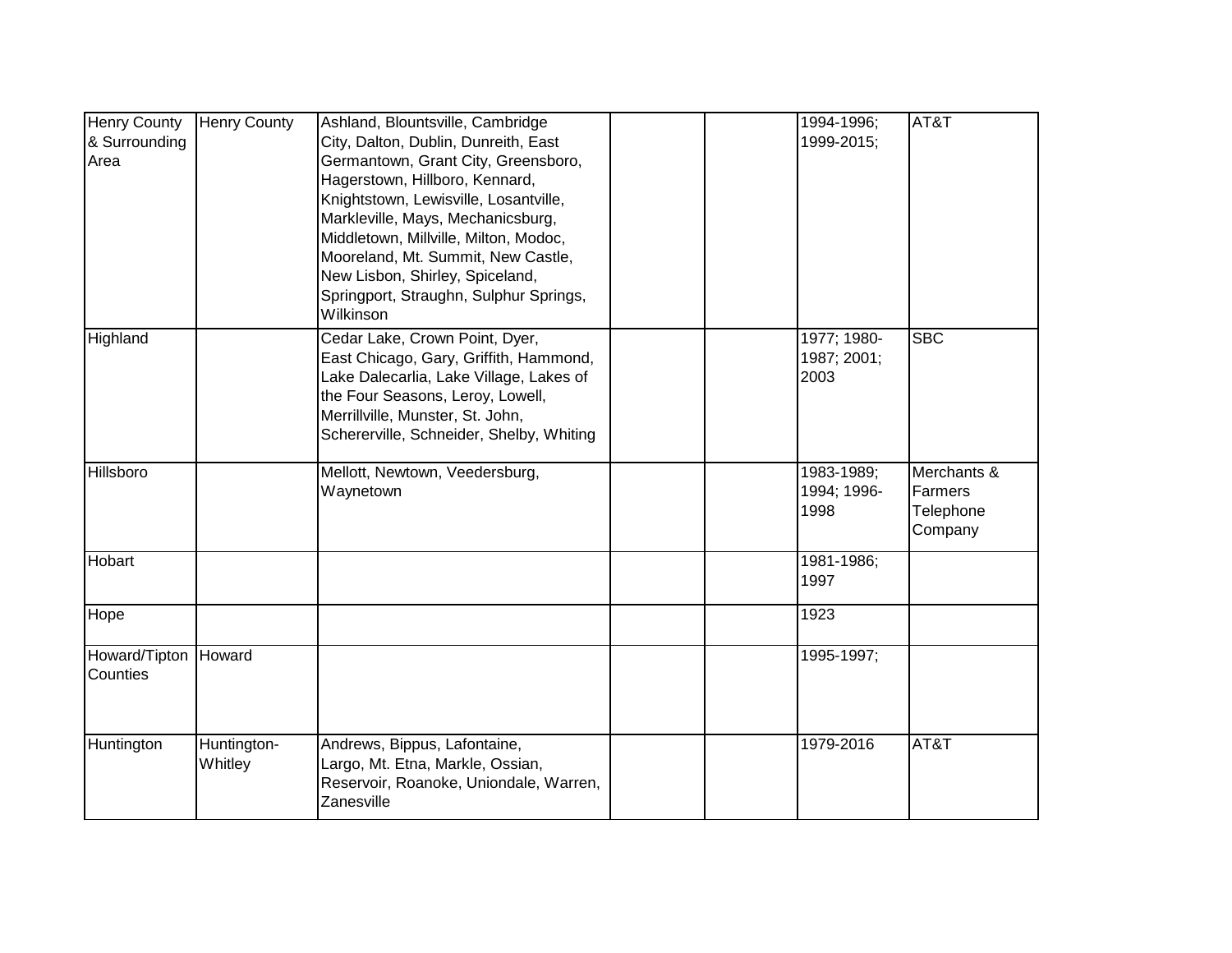| Huntington/Col Huntington-<br>umbia City | Columbia City                                                | <b>Columbia City</b>                                                                                                                                                                                                                                                                                                                                                                         |  | 2012-2013                                                   |        |
|------------------------------------------|--------------------------------------------------------------|----------------------------------------------------------------------------------------------------------------------------------------------------------------------------------------------------------------------------------------------------------------------------------------------------------------------------------------------------------------------------------------------|--|-------------------------------------------------------------|--------|
| Jamestown                                |                                                              | Advance, North Salem,<br>Bainbridge, Roachdale, Lebanon, New<br>Ross, Thorntown, Danville, Lizton                                                                                                                                                                                                                                                                                            |  | 1982-1986;<br>1998-2017;                                    | Embarg |
| Hoosier<br>Southwest<br>Regional         | Jasper                                                       | Alfordsville, Bicknell, Crane,<br>Edwardsport, Elnora, Freelandville,<br>Glendale, Loogootee, Montgomery,<br>Odon, Plainville, Sandborn, Washington,<br>Westphalia                                                                                                                                                                                                                           |  | 1983; 2000;                                                 |        |
| Jasper                                   | Jasper/Huntingb<br>urg                                       | Brook, Demotte, Earl Park,<br>Goodland, Kentland, Lake Village,<br>Morocco Mr. Ayr, Remington,<br>Rensselaer, Roselawn, San Pierre,<br>Wheatfield, Wolcott                                                                                                                                                                                                                                   |  | 1977; 1982-<br>1995; 1997-<br>1998; 2000-<br>2007;          | Embarg |
| Jeffersonville                           | Titled: Southern<br>Indiana Area<br>Filed:<br>Jeffersonville | Austin, Borden, Central,<br>Charlestown, Chestnut Hill, Clarksville,<br>Corydon, Crandall, Elizabeth,<br>Fredericksburg, Galena, Georgetown,<br>Greenville, Hardinsburg, Henryville,<br>Jeffersonville, Laconia, Lanesville,<br>Leavenworth, Lexington, Little York,<br>Marengo, Milltown, New Albany, New<br>Middletown, New Washington, Palmyra,<br>Pekin, Ramsey, Scottsburg, Sellersburg |  | 1959;<br>1961;1978-<br>2004; 2006-<br>2011;                 | AT&T   |
| Kempton                                  | Kempton                                                      | Forest-Michigantown, Kempton, Kokomo,<br>Russiaville, Sharpsville-Goldsmith, Tipton                                                                                                                                                                                                                                                                                                          |  | 1981-86; 1999-<br>2007; 2011-<br>2013; 2016-<br>2018; 2020; |        |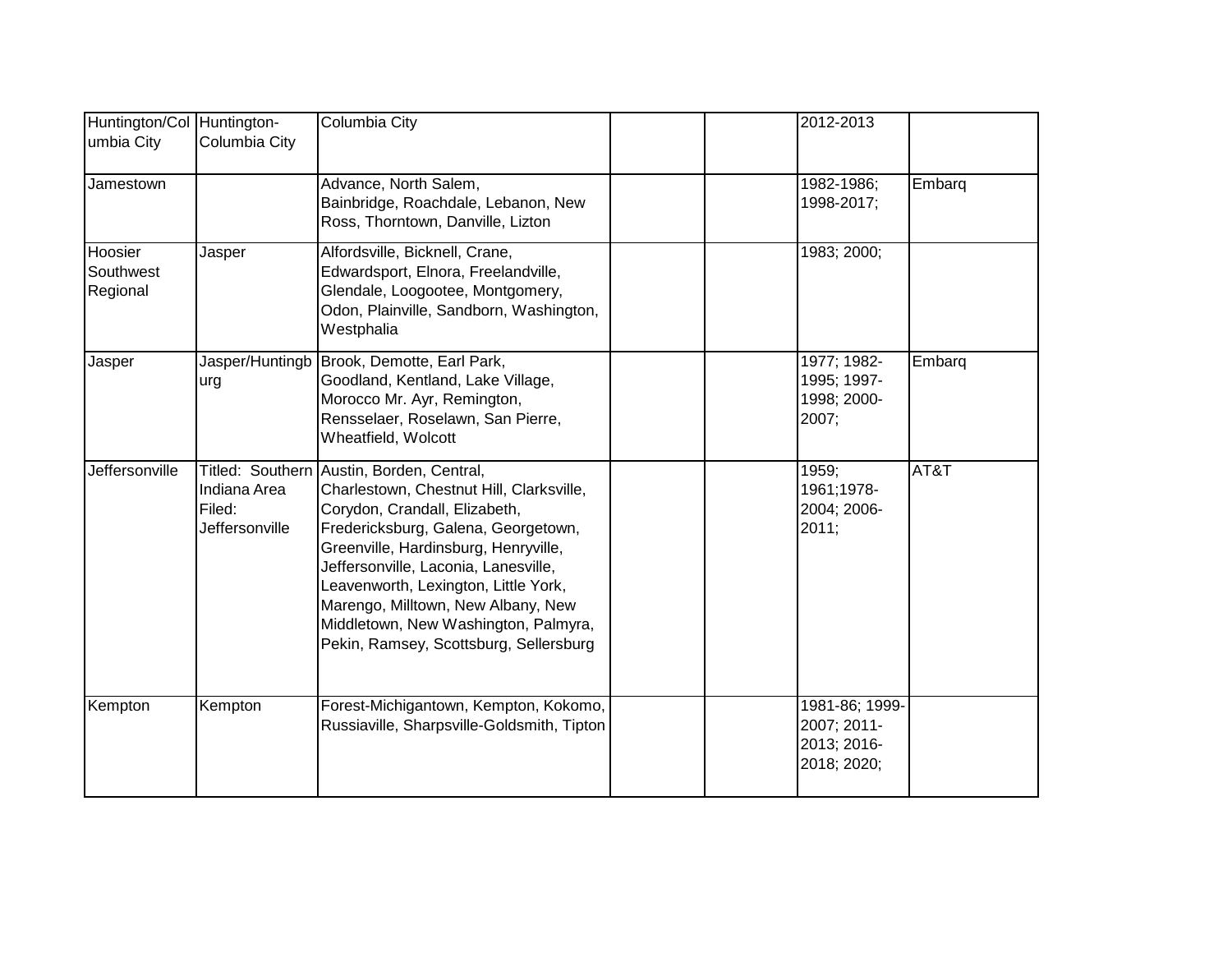| Kendallville                          | Kendallville | Avilla                                                                                                                                                                                                                                   |  | 1976; 1978-80; AT&T<br>1982-2015;                                 |                                |
|---------------------------------------|--------------|------------------------------------------------------------------------------------------------------------------------------------------------------------------------------------------------------------------------------------------|--|-------------------------------------------------------------------|--------------------------------|
| Knightstown                           | Knightstown  |                                                                                                                                                                                                                                          |  | 1979-1980;<br>1982-1983;<br>1985;                                 |                                |
| Knox                                  |              | Francesville, Hamlet, Kewanna,<br>Medaryville, Monterey, North Judson,<br>San Pierre, Winamac, Star City, Pulaski,<br>Wheatfield                                                                                                         |  | 1974; 1982-<br>1986; 1989-<br>1991;                               | United Telephone<br>of Indiana |
| Kokomo                                |              | Amboy, Bunker Hill, Burlington,<br>Converse, Cutler, Deer Creek, Flora,<br>Forest, Galveston, Geetingsville,<br>Goldsmith, Greentown, Kempton,<br>Michigantown, Russiaville, Sharpsville,<br>Swayzee, Tipton, Windfall, Young<br>America |  | 1960; 1969;<br>1978-2015;                                         | AT&T                           |
| Lafayette/West Lafayette<br>Lafayette |              | Battleground, Brookston, Buck Creek,<br>Clarks Hill, Frankfort,<br>Lafayette Mulberry, Otterbein, Romney,<br>Rossville, Stockwell, West Lafayette,<br><b>West Point</b>                                                                  |  | 1961, 1964,<br>1975; 1979-<br>1986, 1989;<br>2001-2002;<br>2007;  |                                |
| LaFountaine                           |              | Van Buren                                                                                                                                                                                                                                |  | 1977; 1979;<br>1981-1986;<br>1989-1990;<br>1998; 2000-<br>2007;   | Embarg                         |
| LaGrange<br>Countywide                | LaGrange     | Ashley, Avilla, Corunna, Howe,<br>Kendallville, LaGrange, Mongo, Rome<br>City, Shipshewana, South Milford, Stroh,<br>Topeka, Wawaka, Wolcottville                                                                                        |  | 1979; 1981-<br>1986; 1989-<br>1990; 1996-<br>1997; 2005;<br>2009; | Sprint                         |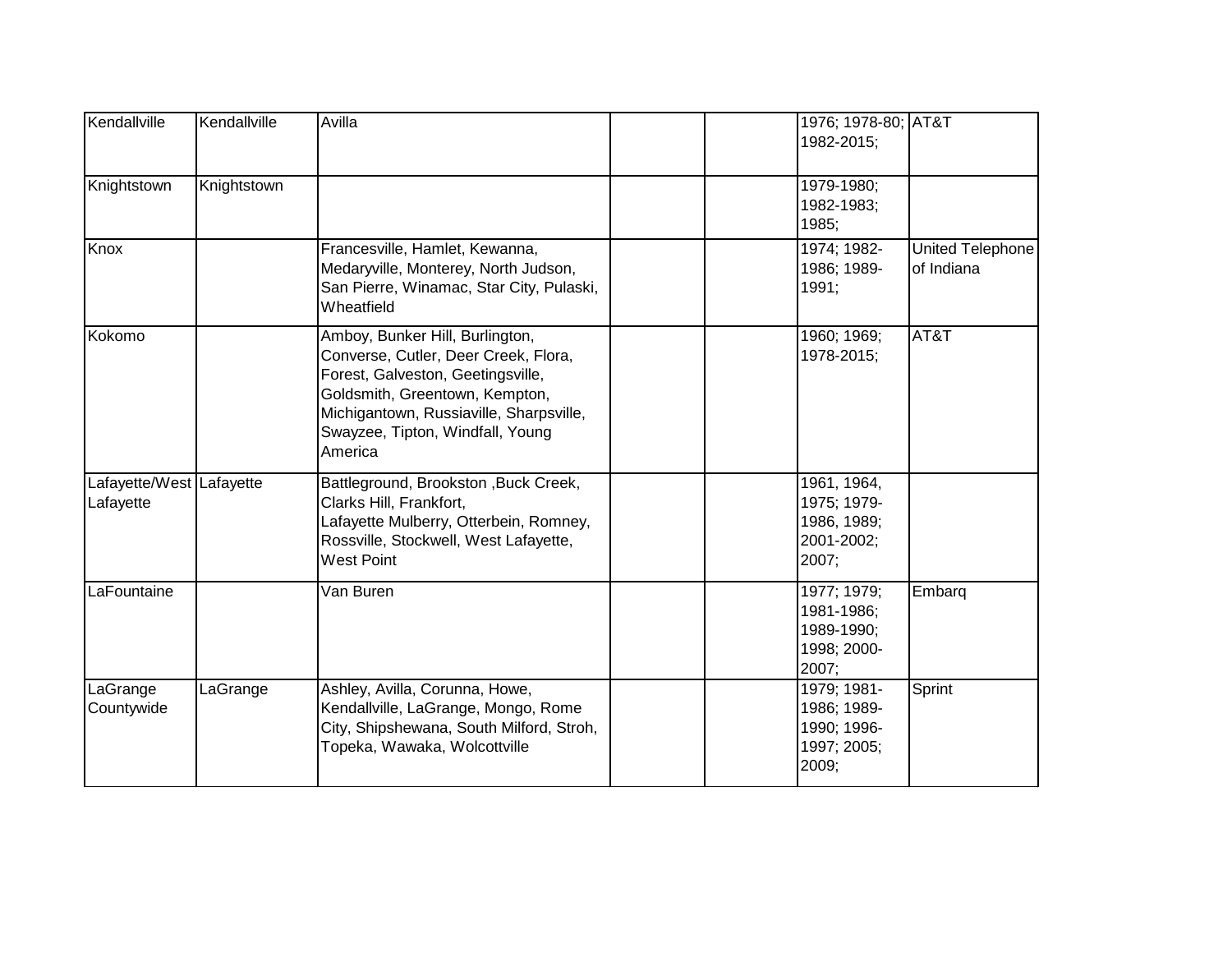| LaPorte      | <b>Michigan City</b> | Beverly Shores, Center Township,                                           | 1976; 1981-               | AT&T                 |
|--------------|----------------------|----------------------------------------------------------------------------|---------------------------|----------------------|
| County       |                      | Chesterton, Coolspring Township, Dune                                      | 1986; 1989-               |                      |
|              |                      | Acres, Galena Township, Hanna<br>Township, Hudson Township, Kankakee       | 1990; 1992;<br>1997-2015; |                      |
|              |                      | Township, Kingsbury, Kingsford                                             |                           |                      |
|              |                      | Township, LaPorte, Long Beach,                                             |                           |                      |
|              |                      | Michiana Shores, Michigan City, Michigan                                   |                           |                      |
|              |                      | Township, New Durham Township, Noble                                       |                           |                      |
|              |                      | Township, Pine Township, Porter,                                           |                           |                      |
|              |                      | Pottawattomie Park, Scipio Township,                                       |                           |                      |
|              |                      | Springfield Township, Town of Pines,                                       |                           |                      |
|              |                      | Trail Creek, Union Township,                                               |                           |                      |
|              |                      | Washington Township, Westchester                                           |                           |                      |
|              |                      | Township, Westville, Wilk Township                                         |                           |                      |
| Lawrenceburg | Lawrenceburg         | Addyston (Ohio), Aurora, Canaan,                                           | 1981-1987;                | Sprint               |
|              |                      | Cleves (Ohio), Cross Plains, Dillsboro,                                    | 1996; 1998;               |                      |
|              |                      | East Enterprise, Guilford, Harrison                                        | 2000-2001;                |                      |
|              |                      | (Ohio), Hebron (Kentucky),                                                 |                           |                      |
|              |                      | Lawrenceburg, Miamitown (Ohio), Milan,<br>Moores Hill, Patriot, Petersburg |                           |                      |
|              |                      | (Kentucky), Rising Sun, Versailles,                                        |                           |                      |
|              |                      | Vevay, West Harrison                                                       |                           |                      |
| Lebanon      | Lebanon/Mecha        | Advance, Big Springs, Frankfort,                                           | 1975; 1978;               | AT&T                 |
|              | nicsburg/Thornt      | Jamestown, Kirklin, Lebanon, Lizton,                                       | 1980; 1982-               |                      |
|              | own                  | Mechanicsburg, North Salem, Pittsboro,                                     | 2009; 2013-               |                      |
|              |                      | Sheridan, Thorntown, Whitestown,                                           | 2015;                     |                      |
|              |                      | Zionsville                                                                 |                           |                      |
| Ligonier     | Ligonier             | Cromwell, Ligonier, Millersburg, Topeka,                                   | 1981-1986;<br>1998-1999;  | Ligonier             |
|              |                      | Wawaka                                                                     | 2000; 2012;               | Telephone<br>Company |
|              |                      |                                                                            |                           |                      |
| Linton       | Linton               | Bloomfield, Dugger, Hymera,                                                | 1977; 1980-               | AT&T                 |
|              |                      | Jasonville, Linton, Lyons, Newberry,                                       | 1993; 1995-               |                      |
|              |                      | Owensburg, Stanford, Worthington                                           | 2015;                     |                      |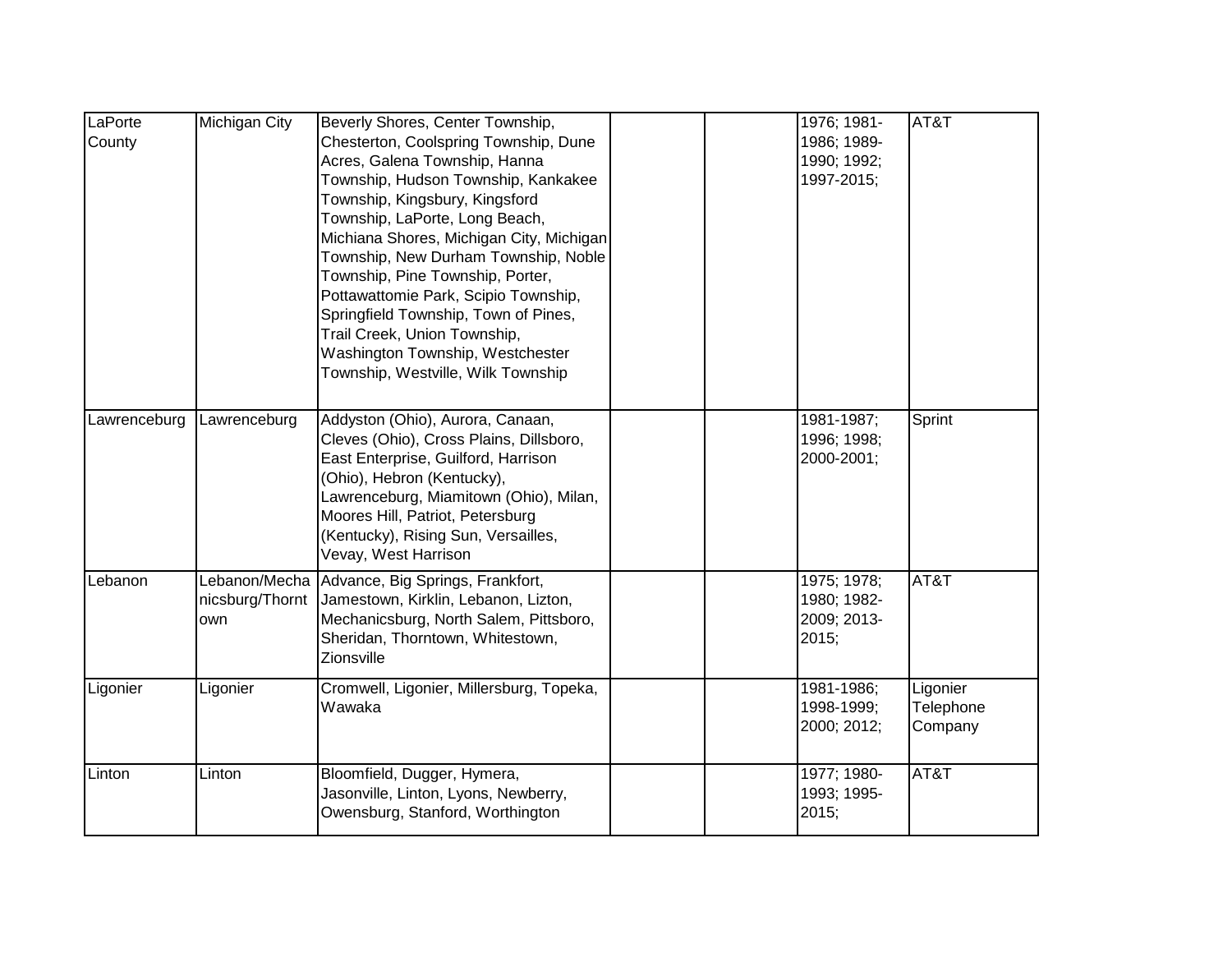| Logansport                     | Logansport,<br>Galveston,<br>Lucerne | Burrows, Camden, Deer Creek, Flora,<br>Logansport, Monterey, Star City, Twelve<br>Mile, Winamac                                                                                                                                                   | 1961; 1978-<br>1979; 1981-<br>1986; 1989-<br>1990; 1992-<br>1994; 2004;<br>2007: | Verizon    |
|--------------------------------|--------------------------------------|---------------------------------------------------------------------------------------------------------------------------------------------------------------------------------------------------------------------------------------------------|----------------------------------------------------------------------------------|------------|
| Lowell                         | Lowell                               | Cedar Lake, Crown Point, Dyer,<br>East Chicago, Gary, Griffith, Hammond,<br>Highland, Lake Dalecarlia, Lake Village,<br>Lakes of the Four Seasons, Leroy,<br>Lowell, Merrillville, Munster, St. John,<br>Schererville, Schneider, Shelby, Whiting | 1980; 1982-<br>1985; 1995;<br>1999-2004;                                         | <b>SBC</b> |
| Madison                        |                                      | Austin, Canaan, Charlestown,<br>Hanover, Henryville, Lexington, Madison,<br>Milton (KY), New Washington, San<br>Jacinto, Scottsburg, Sellersburg                                                                                                  | 1978-1986;<br>1989-1990;<br>1992; 1994-<br>1995; 1999;<br>2007;                  | <b>GTE</b> |
| Marion / Grant<br>Countywide   | Marion                               | Amboy, Converse, Eaton,<br>Fairmount, Fowlerton, Gas City, Gaston,<br>Greentown, Hartford City, Jonesboro,<br>Marion, Matthews, Summitville, Swayzee,<br>Sweetser, Upland, Van Buren                                                              | 1977-1979;<br>1981-2015                                                          | AT&T       |
| Martinsville                   | Martinsville                         | Bargersville, Brooklyn, Eminence,<br>Franklin, Martinsville, Monrovia,<br>Mooresville, Morgantown, Nashville,<br>Nineveh, Paragon, Providence, Trafalgar,<br>Whiteland                                                                            | 1980; 1982-<br>2016;                                                             | AT&T       |
| McCordsville/<br>Hancock Rural |                                      | McCordsville                                                                                                                                                                                                                                      | 1982; 1983;                                                                      |            |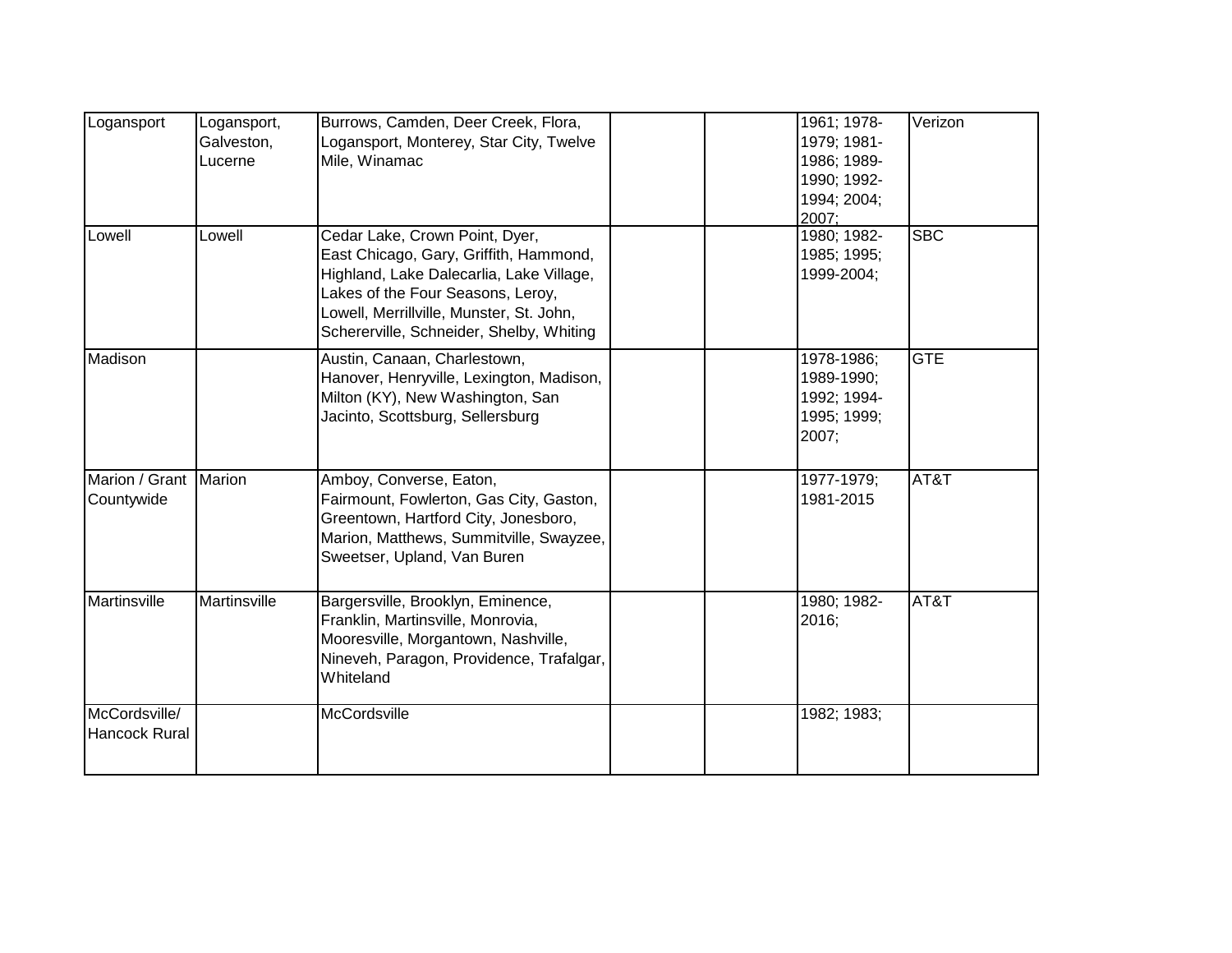| <b>Michigan City</b>                      |                                                                                        |                                                                                                                                                                                                                           |  | 1978; 1980;<br>1982-1986;<br>1988-1989;                               |                                                   |
|-------------------------------------------|----------------------------------------------------------------------------------------|---------------------------------------------------------------------------------------------------------------------------------------------------------------------------------------------------------------------------|--|-----------------------------------------------------------------------|---------------------------------------------------|
| New Lisbon/<br>Millville                  | <b>Titled: The New</b><br>Lisbon Indiana<br>Telephone<br>Directory<br>Filed: Millville | Lewisville, Millville, Mooreland,<br>New Castle, New Lisbon, Spiceland,<br>Straughn,                                                                                                                                      |  | 1981-1987;<br>1989; 1990;                                             | New Lisbon<br>Indiana<br>Telephone<br>Company     |
| Mishawaka                                 |                                                                                        | Mishawaka, South Bend, Oceola                                                                                                                                                                                             |  | 1979; 1981-<br>1996                                                   |                                                   |
| Montgomery                                |                                                                                        |                                                                                                                                                                                                                           |  | 1981; 1982                                                            |                                                   |
| Monon                                     |                                                                                        |                                                                                                                                                                                                                           |  | 1981-1986;<br>1998; 2001;<br>2006;                                    | Monon<br>Telephone<br>Company, Inc.               |
| Starke/ Pulaski Titled: White<br>Counties | County<br>Telephone<br>Directory                                                       | Brookston, Buffalo, Burnettsville,<br>Chalmers, Idaville, Monon, Monticello,<br>Reynolds, Wolcott, Yeoman Mearyville,<br>Monterey, North Judson, Pulaski, San<br>Filed: Monticello Pierre, Star City, Wheatfield, Winimac |  | 1976; 1982-<br>1986; 1988-<br>1989; 1998;<br>2003-2017;<br>2019-2020; | Info Indiana                                      |
| Mt.<br>Vernon/Posey<br>County             | Mt. Vernon                                                                             | Cynthiana, Griffin, Mt. Vernon, New<br>Harmony,<br>Poseyville, St. Philip. Solitude, Wadesville                                                                                                                           |  | 1982-2015                                                             | AT&T                                              |
| Mulberry                                  |                                                                                        | Buck Creek, Clarks Hill, Frankfort,<br>Lafayette, Rossville, Stockwell, West<br>Lafayette                                                                                                                                 |  | 1981-1986;<br>1989;<br>1998;2001;                                     | Mulberry<br>Cooperative<br>Telephone Co.,<br>Inc. |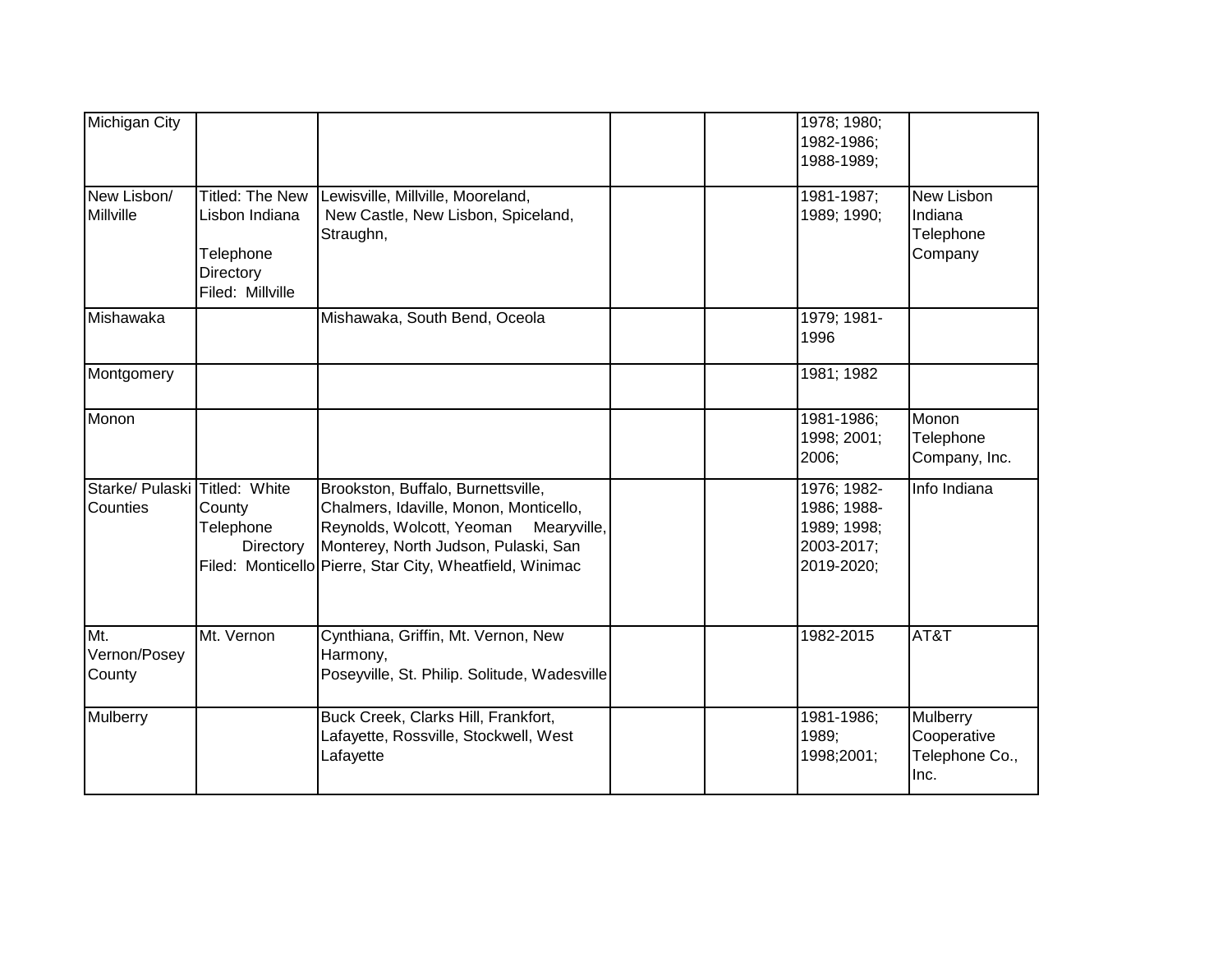| Muncie                                             |                   | Albany, Alexandria, Anderson,<br>Blountsville, Chesterfield, Daleville,<br>Dunkirk, Eaton, Farmland, Gaston,<br>Hartford City, Matthews, Middletown,<br>Muncie, Parker, Springport, Summitville,<br>Upland, Yorktown                                                   |  | 1980-1997;<br>2000; 2002-<br>2015        | Ameritech,<br>Verizon                                |
|----------------------------------------------------|-------------------|------------------------------------------------------------------------------------------------------------------------------------------------------------------------------------------------------------------------------------------------------------------------|--|------------------------------------------|------------------------------------------------------|
| Nappanee                                           |                   | Bremen, Millwood, Nappanee,<br>New Paris, Wakarusa                                                                                                                                                                                                                     |  | 1981-1986;<br>1998; 2000;<br>2006;       | Sprint                                               |
| Nashville/<br><b>Brown County</b><br>Regional Area | Nashville         | Bloomington, Cloudcrest Hills,<br>Columbus, Cordry Lake, Fruitdale,<br>Gatesville, Gnaw Bone, Helmsburg, Lake<br>Monroe, Lamb Lake, Morgantown,<br>Nashville, Nineveh, Peoga Ridge,<br>Petersville, Princess Lake, Spearsville,<br>Sweetwater Lake, Trafalgar, Trevlac |  | 1981-1992;<br>1994-1998;<br>2004:        | Ameritech                                            |
| <b>New Castle</b>                                  | <b>New Castle</b> | Cadiz, Markleville, Middletown,<br>Millville, Mooreland, Mt. Summit, New<br>Castle, New Lisbon, Spiceland,<br>Springport, Sulphur Springs                                                                                                                              |  | 1976; 1978;<br>1981-1999;                | Ameritech                                            |
| New Lisbon                                         | New Lisbon        | Lewisville, Millville, Mooreland,<br>New Castle, New Lisbon, Spiceland,<br>Straughn,                                                                                                                                                                                   |  | 1998-2006;                               | <b>New Lisbon</b><br>Indiana<br>Telephone<br>Company |
| <b>New Paris</b>                                   | <b>New Paris</b>  | Goshen, Milford, Millersburg,<br>Nappanee, New Paris, Wakarusa                                                                                                                                                                                                         |  | 1981-1988;<br>1990; 1998-<br>2000; 2002; | <b>New Paris</b><br>Telephone, Inc.                  |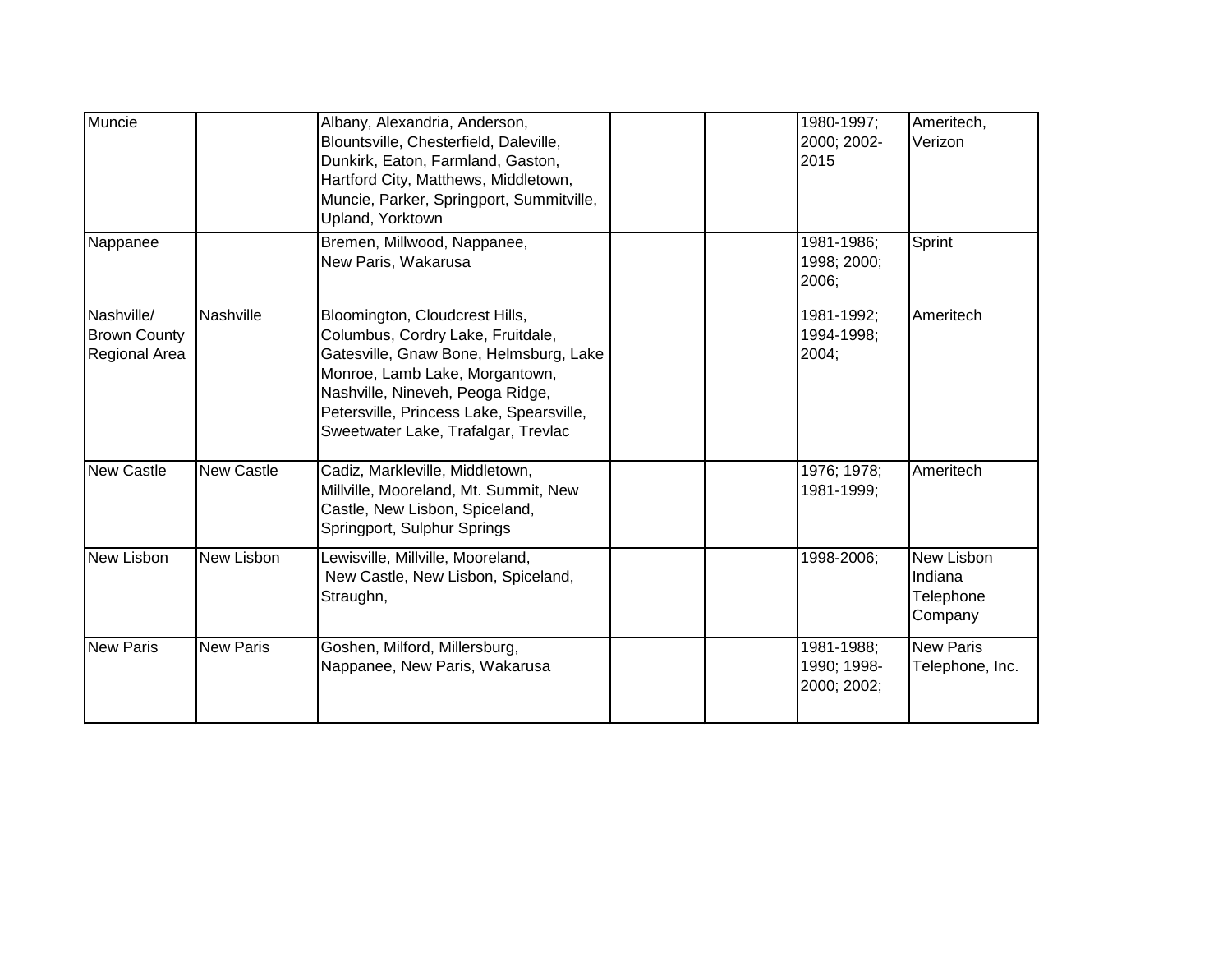| <b>New Richmond</b>        |                                       | Attica, Clarks Hills, Colfax,<br>Crawfordsville, Darlington, Frankfort,<br>Lafayette, Linden, Mellott, New<br>Richmond, Newtown, Romney, Stockwell,<br>Thorntown, Waynetown, West Lafayette,<br>West Point, Wingate                                    |  | 1999                                                                                | <b>TDS Telecom</b> |
|----------------------------|---------------------------------------|--------------------------------------------------------------------------------------------------------------------------------------------------------------------------------------------------------------------------------------------------------|--|-------------------------------------------------------------------------------------|--------------------|
| Noblesville                | Hamilton<br>County/Noblesvil<br>le    |                                                                                                                                                                                                                                                        |  | 1983; 1995-<br>1997; 2000-<br>2001; 2008;<br>2010-2011;<br>2014-2016;<br>2018-2019; |                    |
| North Webster Titled: The  | Lakes Area<br>Filed: North<br>Webster | Cromwell, North Webster, Syracuse                                                                                                                                                                                                                      |  | 1966-1972;<br>1974-1976;<br>1978-1981;<br>1998; 2000-<br>2002; 2004-<br>2006;       | Embarg             |
| <b>North</b><br>Manchester |                                       |                                                                                                                                                                                                                                                        |  | 1978; 1980;<br>1982-1989;<br>2006;                                                  |                    |
| Odon                       |                                       | Bloomfield, Bramble, Burns City,<br>Cannelburg, Cornettsville, Crane, Elnora,<br>Epsom, Jasper, Linton, Loogootee,<br>Lyons, Maysville, Montgomery, Mt.<br>Pleasant, Newberry, Odon, Owensburg,<br>Plainville, S. Washington, Vincennes,<br>Washington |  | 1999-2000;<br>2002-2008;<br>2011-2021;                                              | CenturyTel         |
| Ossian                     |                                       |                                                                                                                                                                                                                                                        |  | 1981-1986;<br>2007;                                                                 |                    |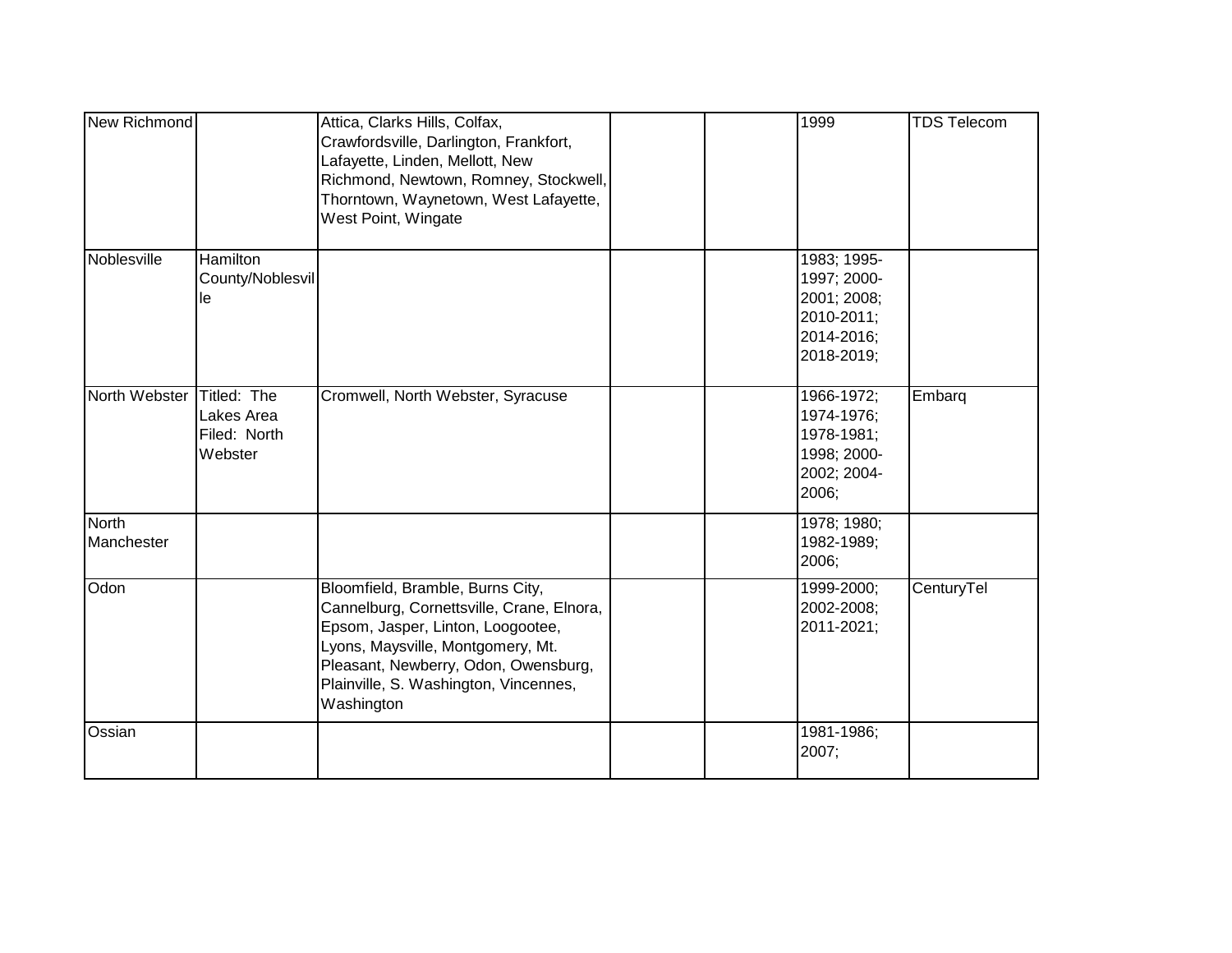| Paoli              |                                                                           |                                                                                                                                                                                                             |  | 1981-1986;<br>1989-1990;<br>2007;                                    |                                  |
|--------------------|---------------------------------------------------------------------------|-------------------------------------------------------------------------------------------------------------------------------------------------------------------------------------------------------------|--|----------------------------------------------------------------------|----------------------------------|
| Pekin              | Titled:<br>Washington<br>County<br>Telephone<br>Directory<br>Filed: Pekin | Borden, Brownstown, Campbells-<br>burg, Clarksville, Fredericksburg,<br>Hardinsburg, Jeffersonville, Little York,<br>Livonia, Martinsburg, New Albany,<br>Palmyra, Pekin, Salem, Sellersburg,<br>Scottsburg |  | 1982-1985;                                                           | American<br>Directory<br>Company |
| Pendleton          |                                                                           | Kennard, Markleville, Mechanicsburg,<br>Pendleton, Shirley, Wilkinson                                                                                                                                       |  | 1981-1990;<br>1996-1997;<br>2007;                                    | <b>GTE</b>                       |
| Peru               |                                                                           | Amboy, Bunker Hill, Converse, Gas City,<br>Greentown, Jonesboro, Kokomo, Marion,<br>Peru, Swayzee, Sweetser                                                                                                 |  | 1978-1979;<br>1981-2015;                                             | AT&T                             |
| Marshall<br>County | Plymouth                                                                  | Argos, Bremen, Bourbon, Culver,<br>Lapaz, Lakeville, New Carlisle, North<br>Liberty, Plymouth, Tippecanoe,<br>Walkerton                                                                                     |  | 1975; 1980;<br>1983-1986;<br>1989; 1998;<br>2001-2017;<br>2019-2020; | Embarg                           |
| Portland           | Portland/Jay<br>County                                                    | Bryant, Dunkirk, Pennville,<br>Redkey, Salamonia                                                                                                                                                            |  | 1977-1979;<br>1981-1984;<br>1998; 2002-<br>2017; 2019-<br>2020       | Embarg                           |
| Princeton          |                                                                           | Cynthiana, Elberfeld, Fort, Branch,<br>Francisco,<br>Haubstadt, Hazleton, Lynnville, Machey,<br>Oakland City, Owensville, Patoka,<br>Poseyville, Wadesville                                                 |  | 1978-1980;<br>1982-1986;<br>1989; 2006;                              | Contel Telephone<br>Directory    |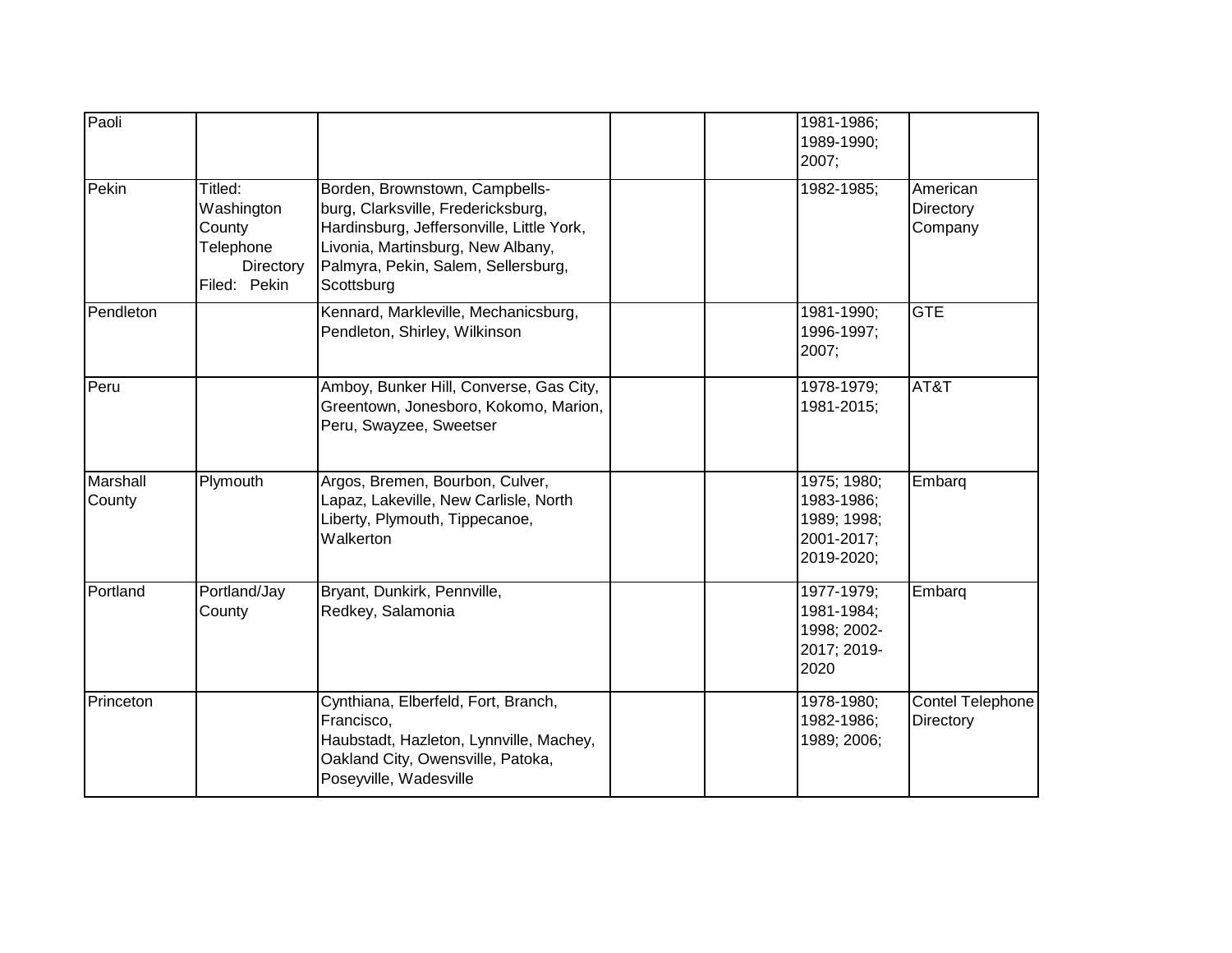| Rensselaer           |                                        | Brook, Demotte, Earl Park, Goodland,<br>Kentland, Mount Ayr, Remington,<br>Rensselaer, Roselawn, San Pierre,<br>Wheatfield, Wolcott                                                                                            |  | 1975; 1977;<br>1980; 1982;<br>1983:                                 | United Telephone<br>System                                |
|----------------------|----------------------------------------|--------------------------------------------------------------------------------------------------------------------------------------------------------------------------------------------------------------------------------|--|---------------------------------------------------------------------|-----------------------------------------------------------|
| Richmond             |                                        | Cambridge City, Centerville, Fountain<br>City, Greens Fork, Hagerstown                                                                                                                                                         |  | 1957-1960;<br>1978-1986;<br>1988-1990;<br>1998; 2003;<br>2006;      |                                                           |
| Roachdale            |                                        |                                                                                                                                                                                                                                |  | 1981-1985;                                                          |                                                           |
| Rochester            | <b>Fulton County</b><br>Area/Rochester | Akron, Fulton, Kewanna, Leiters<br>Ford, Macy, Mentone, Rochester                                                                                                                                                              |  | 1979-1980;<br>1982-1986;<br>1992; 1994-<br>1996; 1998;<br>2000-2006 | Info Indiana                                              |
| Rockport             |                                        | Boonville, Chrisney, Dale, Holland,<br>Lamar, Rockport, St. Meinrad, Sandridge,<br>Santa Claus, Tennyson                                                                                                                       |  | 1980; 1982-<br>2015;                                                | Indiana Bell;<br>Ameritech; AT&T                          |
| Rushville            |                                        | Arlington, Carthage, Glenwood, Mays,<br>Milroy,<br>Morristown, Rushville, Spiceland                                                                                                                                            |  | 1978-1980;<br>1982-1987;<br>1989; 1995-<br>1996; 2006;              | <b>GTE</b>                                                |
| Washington<br>County | Salem                                  | Borden, Central, Chestnut Hill, Corydon,<br>Crandall, Elizabeth, Georgetown,<br>Jeffersonville, Laconia, Lanesville,<br>Leavenworth, Marengo, Martinsburg,<br>Milltown, New Albany, New Middletown,<br>Palmyra, Pekin, Ramsey, |  | 1985-1986;<br>1990; 1997-<br>1998; 1999;<br>2001;                   | Washington<br><b>County Rural</b><br>Telephone<br>Company |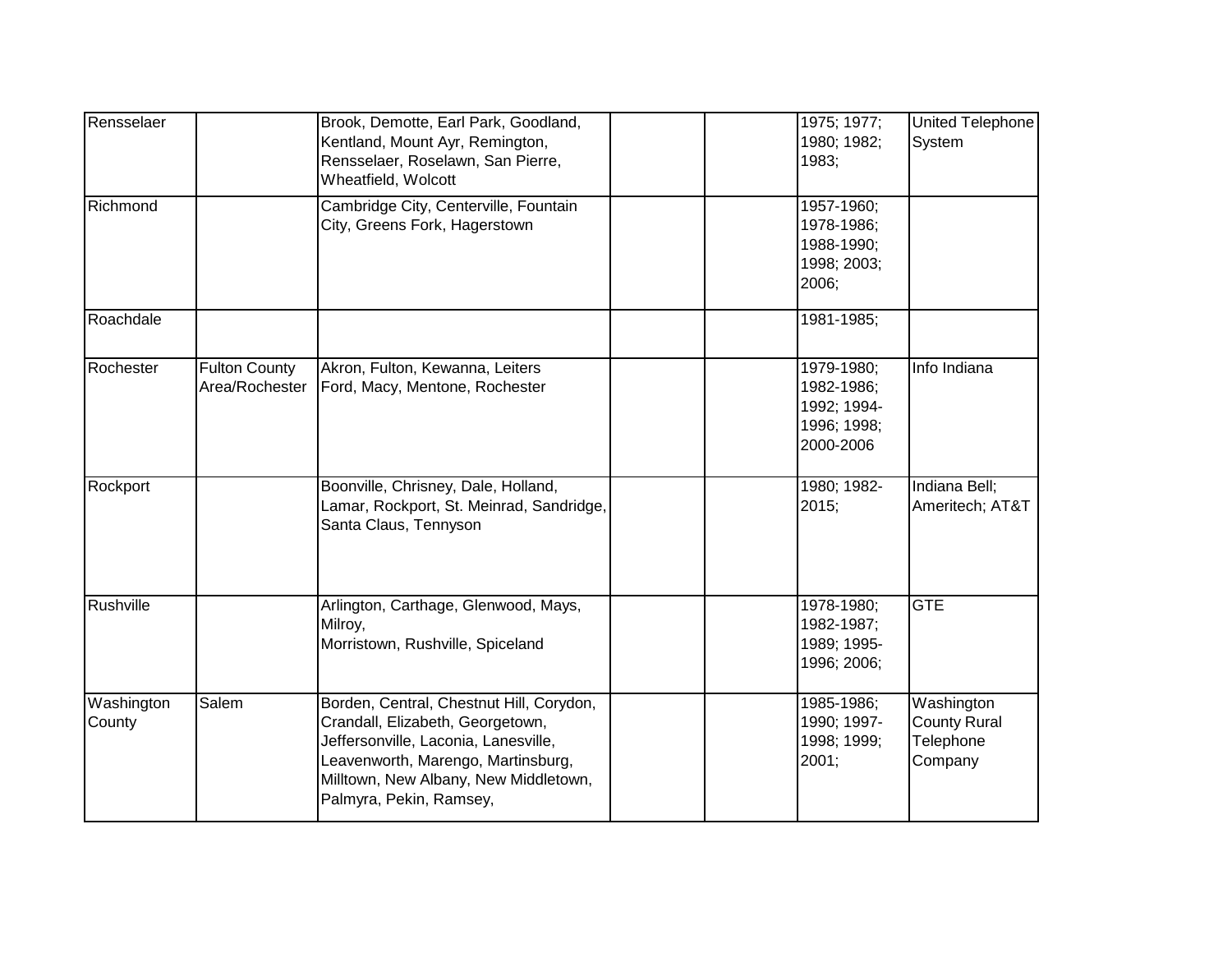| Salem       | Campbellsburg, Fredricksburg, Livonia                                                                                                                                                                                                      | 1977; 1981-<br>1982;              |                                                         |
|-------------|--------------------------------------------------------------------------------------------------------------------------------------------------------------------------------------------------------------------------------------------|-----------------------------------|---------------------------------------------------------|
| Scottsburg  | Austin, Charlestown, Henryville,<br>Scottsburg,<br>Sellersburg, Lexington                                                                                                                                                                  | 1981-1982                         | Continental<br>Telephone<br>Company of<br>Indiana, Inc. |
| Seymour     | Acme, Brownstown, Butlerville,<br>Clearspring,<br>Cortland, Crothersville, Freetown,<br>Medora, North Vernon, Reddington,<br>Scipio, Seymour, Vallonia, Vernon                                                                             | 1981-1986;<br>1988-1990;<br>2007; | Contel of Indiana,<br>Inc.                              |
| Sharpsville |                                                                                                                                                                                                                                            | 1983; 1986;                       |                                                         |
| Shelbyville | Boggstown, Fairland, Flatrock, Manilla,<br>Marietta, Morristown, Shelbyville,<br>Waldron                                                                                                                                                   | 1959-1950;<br>1977; 1982-<br>2016 | AT&T                                                    |
| Sheridan    | Arcadia, Big Springs, Broad Ripple,<br>Carmel,<br>Castleton, Cicero, Fishers, Fortville,<br>Kirklin, Lebanon, McCordsville,<br>Mechanicsburg, New Augusta,<br>Noblesville, Nora, Oaklandon, Sheridan,<br>Westfield, Whitestown, Zionsville | 1980; 1982-<br>1998;              | Ameritech                                               |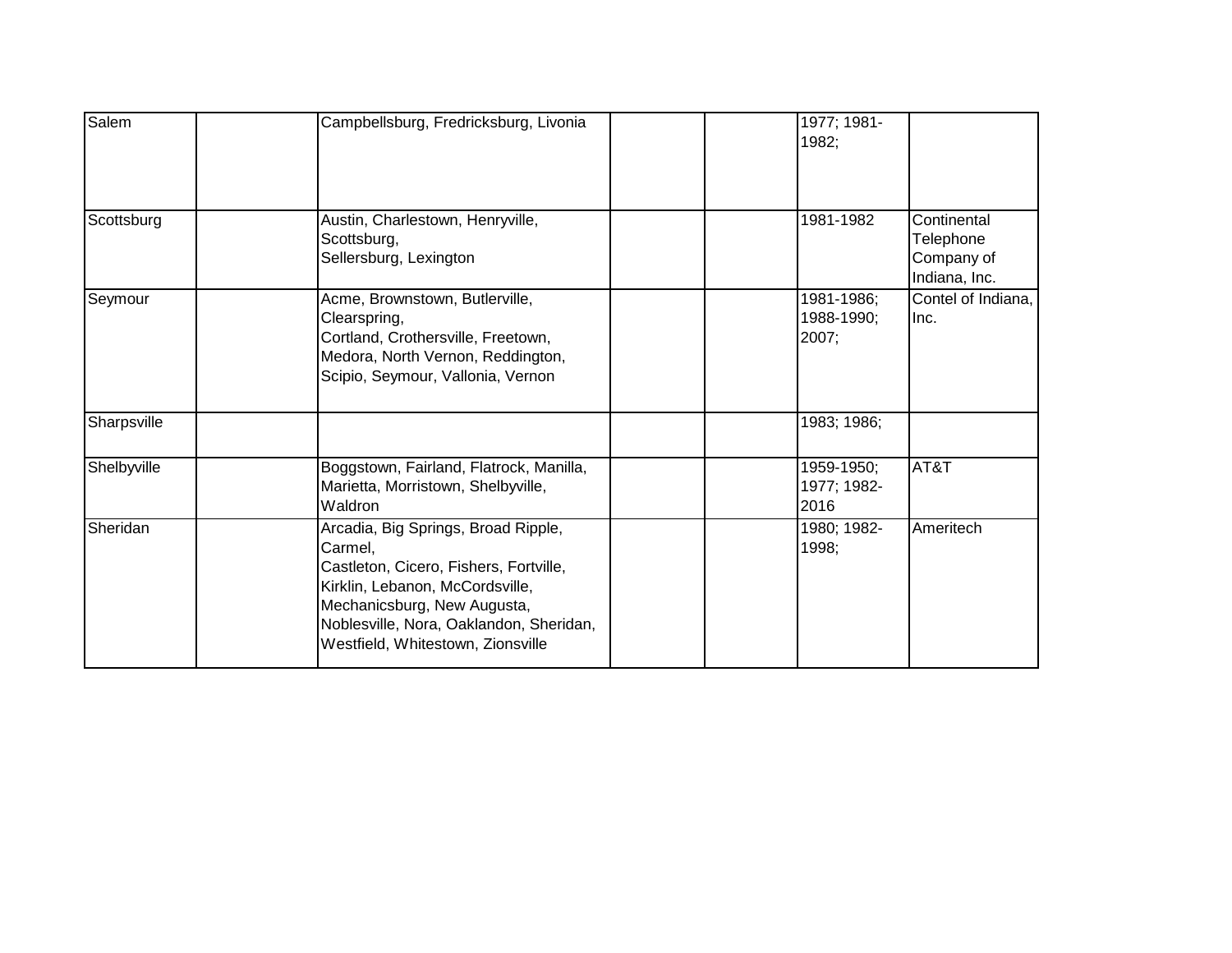| South Bend/<br>Michiana | Area<br>Filed: South<br>Bend | Titled: Michiana Bremen, Bristol, Buchanan (MI), Dunlap,<br>Edwardsburg (MI), Elkhart, Goshen,<br>Granger, Lakeville, Lapaz, Middlebury,<br>Millersburg, Mishawaka, Nappanee, New<br>Carlisle, New Paris, Niles (MI), North<br>Liberty, Osceola, Plymouth, South Bend,<br>Wakarusa, Walkerton, Wyatt |  | 1940; 1950;<br>1965; 1976-<br>1977; 1983-<br>2015; | AT&T                             |
|-------------------------|------------------------------|------------------------------------------------------------------------------------------------------------------------------------------------------------------------------------------------------------------------------------------------------------------------------------------------------|--|----------------------------------------------------|----------------------------------|
| Speedway                |                              |                                                                                                                                                                                                                                                                                                      |  | 1962                                               |                                  |
| Spencer                 |                              |                                                                                                                                                                                                                                                                                                      |  | 1948; 1959;                                        |                                  |
| Sullivan                |                              | Paxton, Sullivan                                                                                                                                                                                                                                                                                     |  | 1981-1990;<br>2004; 2006-<br>2007;                 | Verizon                          |
| Sunman                  |                              | Batesville, Clarksburg, Greensburg,<br>Milan,<br>Millhousen, Napoleon, New Point,<br>Osgood, St. Leon, Sunman, Versailles,<br>Westport                                                                                                                                                               |  | 1980; 1982-<br>1986; 1989;                         | Sunman<br>Telephone              |
| Swayzee                 |                              | Amboy, Converse, Elwood, Fairmount,<br>Fowlerton, Gas City, Greentown,<br>Jonesboro, Marion, Matthews,<br>Summitville, Swayzee, Sweetser, Upland                                                                                                                                                     |  | 1981-1986;<br>1998-2002;<br>2005;                  | Swayzee<br>Telephone<br>Company  |
| Sweetser                |                              | Amboy, Converse, Elwood, Fairmount,<br>Fowlerton, Gas City, Greentown,<br>Jonesboro, Marion, Matthews,<br>Summitville, Swayzee, Sweetser, Upland                                                                                                                                                     |  | 1981-1986;<br>1989; 1997-<br>1998;                 | Sweetser<br>Telephone<br>Company |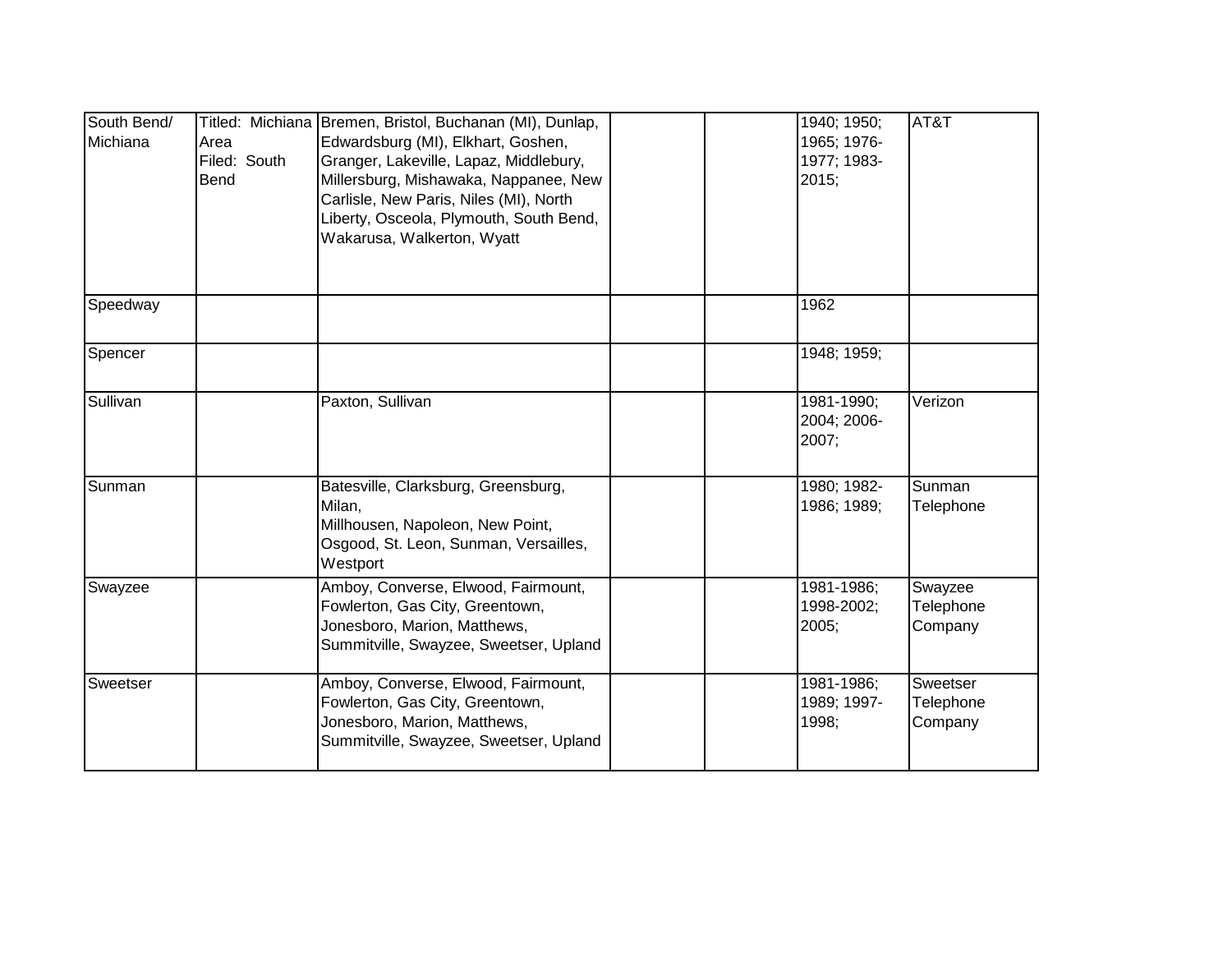| Perry -            | <b>Tell City</b> | Bandon, Birdseye, Branchville,              | 1968; 1980- | AT&T/PSC           |
|--------------------|------------------|---------------------------------------------|-------------|--------------------|
| Spencer -          |                  | Bristow, Buffaloville, Cannelton,           | 2008; 2010- | Regional           |
| <b>Dubois</b>      |                  | Celestine, Chrisney, Dale, Derby, Dubois,   | 2015; 2019; | Directory          |
| Regional           |                  | Evanston, Ferdinand, Fulda, Gentryville,    |             |                    |
| Directory          |                  | Grandview, Hatfield, Haysville, Holland,    |             |                    |
|                    |                  | Huntingburg, Ireland, Jasper, Lamar,        |             |                    |
|                    |                  | Leopold, Lincoln City, Magnet, Mariah       |             |                    |
|                    |                  | Hill, Mt. Pleasant, New Boston,             |             |                    |
|                    |                  | Newtonville, Richland, Rockport, Rome,      |             |                    |
|                    |                  | St. Anthony, St. Croix, St. Henry, St.      |             |                    |
|                    |                  | Marks, St. Meinrad, Sandridge, Santa        |             |                    |
|                    |                  | Claus, Schnellville, Siberia, Stendal, Tell |             |                    |
|                    |                  | City, Tennyson, Tobinsport, Troy, Velpen    |             |                    |
|                    |                  |                                             |             |                    |
| <b>Terre Haute</b> |                  | Clinton, Cory, Fairbanks, Farmersburg,      | 1934-1935;  | <b>GTE</b>         |
|                    |                  | Lewis,                                      | 1940; 1944; |                    |
|                    |                  | Prairie Creek, Riley, Rosedale, Terre       | 1956; 1960; |                    |
|                    |                  | Haute                                       | 1961; 1976; |                    |
|                    |                  |                                             | 1979; 1981- |                    |
|                    |                  |                                             | 1985; 1989; |                    |
|                    |                  |                                             | 1993-1994;  |                    |
|                    |                  |                                             | 1994-1995;  |                    |
|                    |                  |                                             | 2004; 2006; |                    |
|                    |                  |                                             |             |                    |
| Thorntown          |                  | Advance, Clarks Hill, Colfax, Darlington,   | 1981-1986;  | Frontier           |
|                    |                  | Frankfort, Jamestown, Lebanon,              | 1988-1992;  | Communications     |
|                    |                  | Mechanicsburg, North Salem, Romney,         | 1994-1995;  |                    |
|                    |                  | Stockwell, Thorntown                        | 1996-1999;  |                    |
| Tipton             |                  | Atlanta, Cicero, Elwood Goldsmith,          | 1981-1986;  | <b>TDS Telecom</b> |
|                    |                  | Kempton, Sharpsville, Tipton, Windfall      | 1989-1990;  |                    |
|                    |                  |                                             | 1996-1999;  |                    |
|                    |                  |                                             | 2002;       |                    |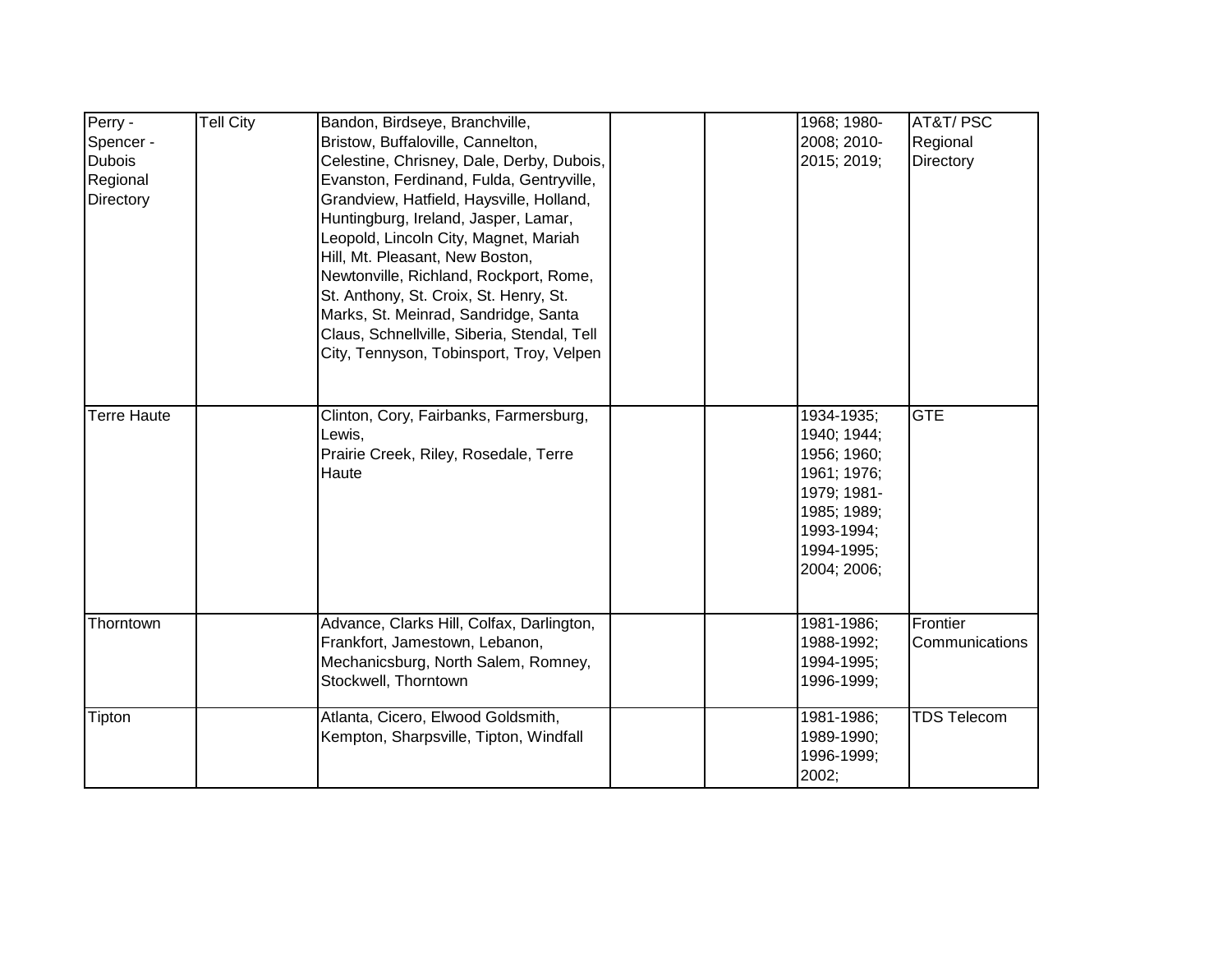| <b>Twin Lakes</b><br>Regional    | <b>Twin Lakes</b>                                       | Brookston, Brookston, Buffalo,<br>Burnettsville, Chambers, Idaville, Monon,<br>Monticello, Reynolds, Wolcott, Yeoman        |  | 1992-1993;<br>1994; 1997;<br>2002-2004;<br>2006-2007;<br>2011;                         | Embarg             |
|----------------------------------|---------------------------------------------------------|-----------------------------------------------------------------------------------------------------------------------------|--|----------------------------------------------------------------------------------------|--------------------|
| <b>Union City</b>                |                                                         | Union City (IN), Union City (OH)                                                                                            |  | 1902(fx); 1979; Sprint<br>1981-1987;<br>1989-1990;<br>1998; 2001;<br>2007;             |                    |
| Valparaiso                       | Titled: Portage /<br>Valparaiso<br>Filed:<br>Valparaiso | Chesterton, Hobart, Kouts, LaCrosse,<br>Lake Station, Merrillville, Michigan City,<br>Portage, Valparaiso, Wanatah, Wheeler |  | 1961; 1963-<br>1965; 1979;<br>1981-1986;<br>1989; 2004;<br>2006;                       | Verizon            |
| Vincennes /<br><b>Bruceville</b> |                                                         | Bruceville, Decker, Fritchton, Monroe<br>City, Vincennes, Westport (IL)                                                     |  | 1964; 1978-<br>2015;                                                                   | AT&T               |
| Wabash                           |                                                         |                                                                                                                             |  | 1976; 1979;<br>1981-1986;<br>1989-1990;<br>1992-1993;<br>2007;                         |                    |
| Waldon                           |                                                         | Blue Ridge, Flat Rock, Geneva, Manilla,<br>St. Paul, Shelbyville, Waldron                                                   |  | 1971; 1974-<br>1977; 1981-<br>1986; 1989-<br>1990; 1994-<br>1999; 2001-<br>2003; 2005; | <b>TDS Telecom</b> |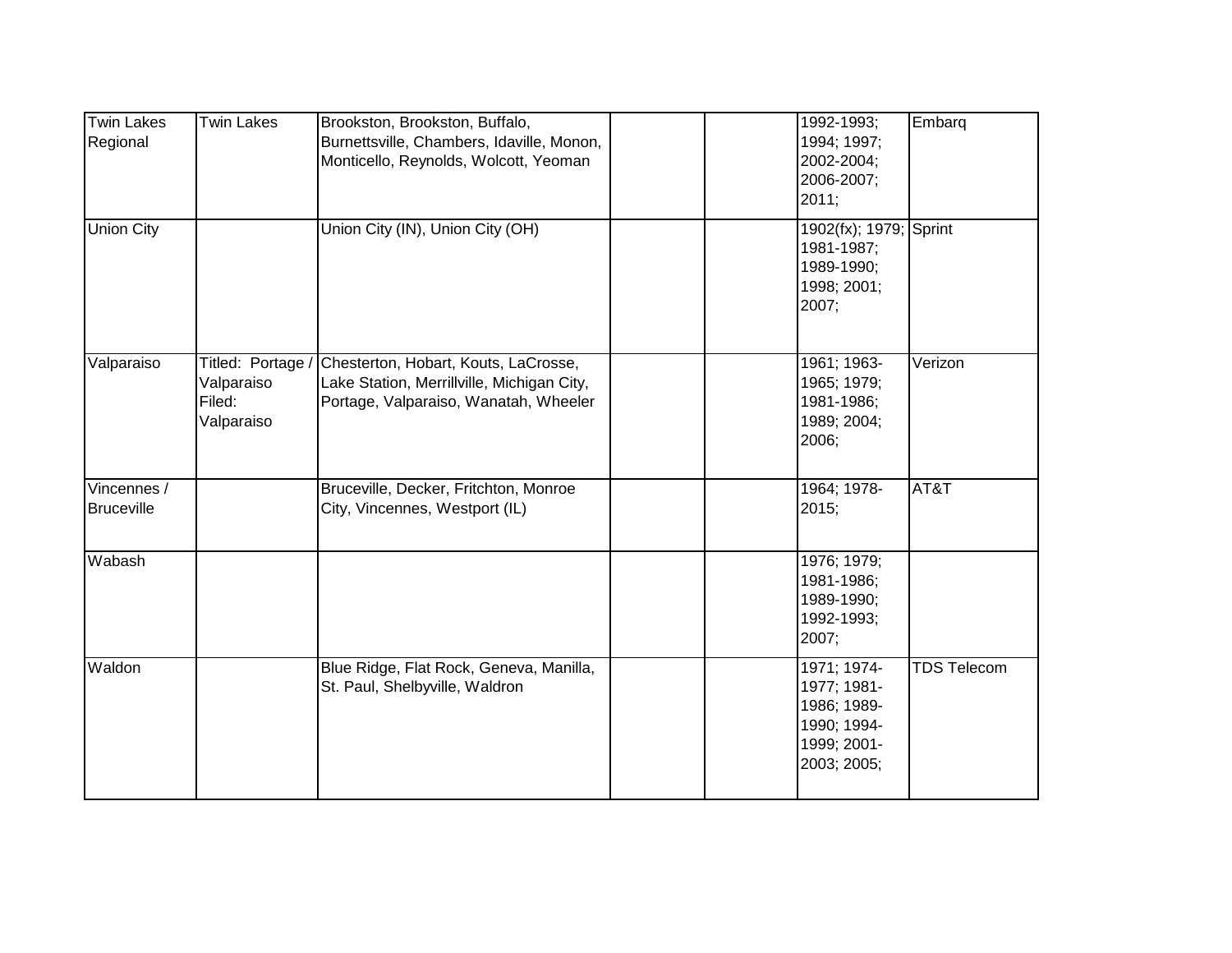| Warren                        |                  | Bluffton, Huntington, LaFontaine, Liberty<br>Center, Marion, Markle, Montpelier,<br>Petroleum, Reservoir, Van Buren,<br>Warren                                                                                                  | 1981-1986;<br>1989-1990;<br>1997-2014;<br>2016;                      | <b>Citizens</b><br>Telephone<br>Corporation |
|-------------------------------|------------------|---------------------------------------------------------------------------------------------------------------------------------------------------------------------------------------------------------------------------------|----------------------------------------------------------------------|---------------------------------------------|
| Kosciusko<br>Countywide       | Warsaw           | Atwood, Burket, Claypool, Cromwell,<br>Etna Green, Leesburg, Ligonier,<br>Mentone, Milford, Millersburg, Millwood,<br>New Paris, North Webster, Pierceton,<br>Sidney, Silver Lake, Syracuse,<br>Tippecanoe, Warsaw, Winona Lake | 1976; 1979;<br>1981-1986;<br>1989-1990;<br>1992; 1998;<br>2000-2007; |                                             |
| Washington                    | Washington       | Alfordsville, Bicknell, Crane,<br>Edwardsport, Elnora, Freelandville,<br>Glendale, Loogootee, Montgomery,<br>Odon, Plainville, Sandborn, Washington,<br>Westphalia                                                              | 1977; 1979;<br>1981-1984;<br>1986-2015;                              |                                             |
| <b>West College</b><br>Corner |                  |                                                                                                                                                                                                                                 | 1976-1978;<br>1980-1986;<br>1989;                                    |                                             |
| <b>West Point</b>             |                  | Attica, Lafayette, Romney, West<br>Lafayette, West Point, Williamsport,<br>Wingate                                                                                                                                              | 1982-1987;<br>1999-2000;                                             | <b>West Point</b><br>Telephone<br>Company   |
| Whitestown                    |                  |                                                                                                                                                                                                                                 | 1980-1985;                                                           |                                             |
| Whiting                       | Northern Indiana |                                                                                                                                                                                                                                 | 2009-2010;                                                           |                                             |
| Winchester                    |                  | Blountsville, Dunkirk, Farmland,<br>Losantville, Lynn, Modoc, Mooreland,<br>Parker City, Redkey, Ridgeville,<br>Saratoga, Springport, Winchester                                                                                | 1978-1987;<br>1989; 2002-<br>2004; 2006;                             | Verizon                                     |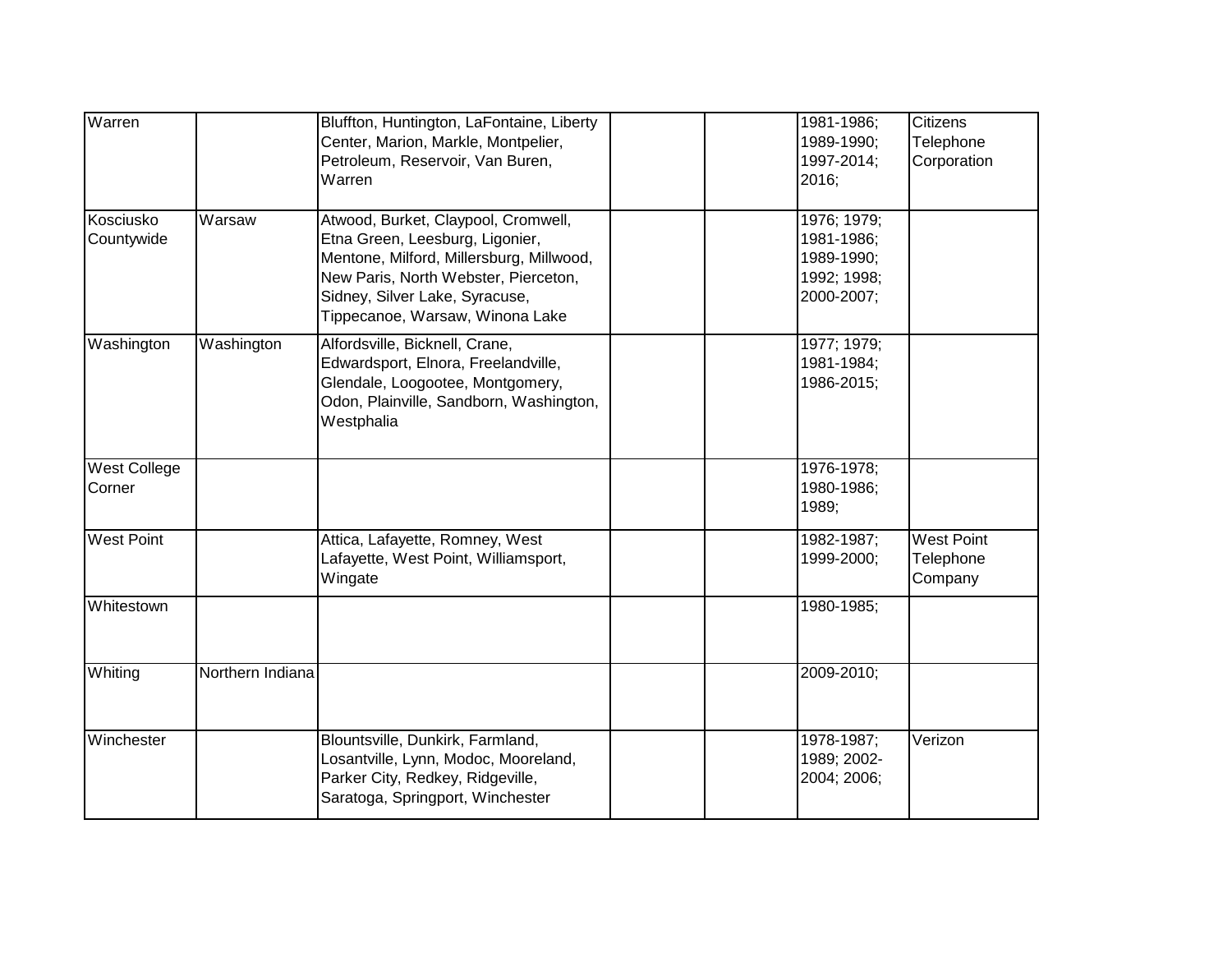| Worthington | Worthington | Worthington                          |  | 1981        | The Phone Book |
|-------------|-------------|--------------------------------------|--|-------------|----------------|
|             |             |                                      |  |             |                |
|             |             |                                      |  |             |                |
|             |             |                                      |  |             |                |
| Yeoman      |             | Delphi, Idaville, Monticello, Yeoman |  | 1980; 1982- | Yeoman         |
|             |             |                                      |  | 1986; 1997- | Telephone      |
|             |             |                                      |  | 2000; 2003; | Company        |
|             |             |                                      |  | 2005-2006;  |                |
|             |             |                                      |  | 2008; 2010; |                |
|             |             |                                      |  |             |                |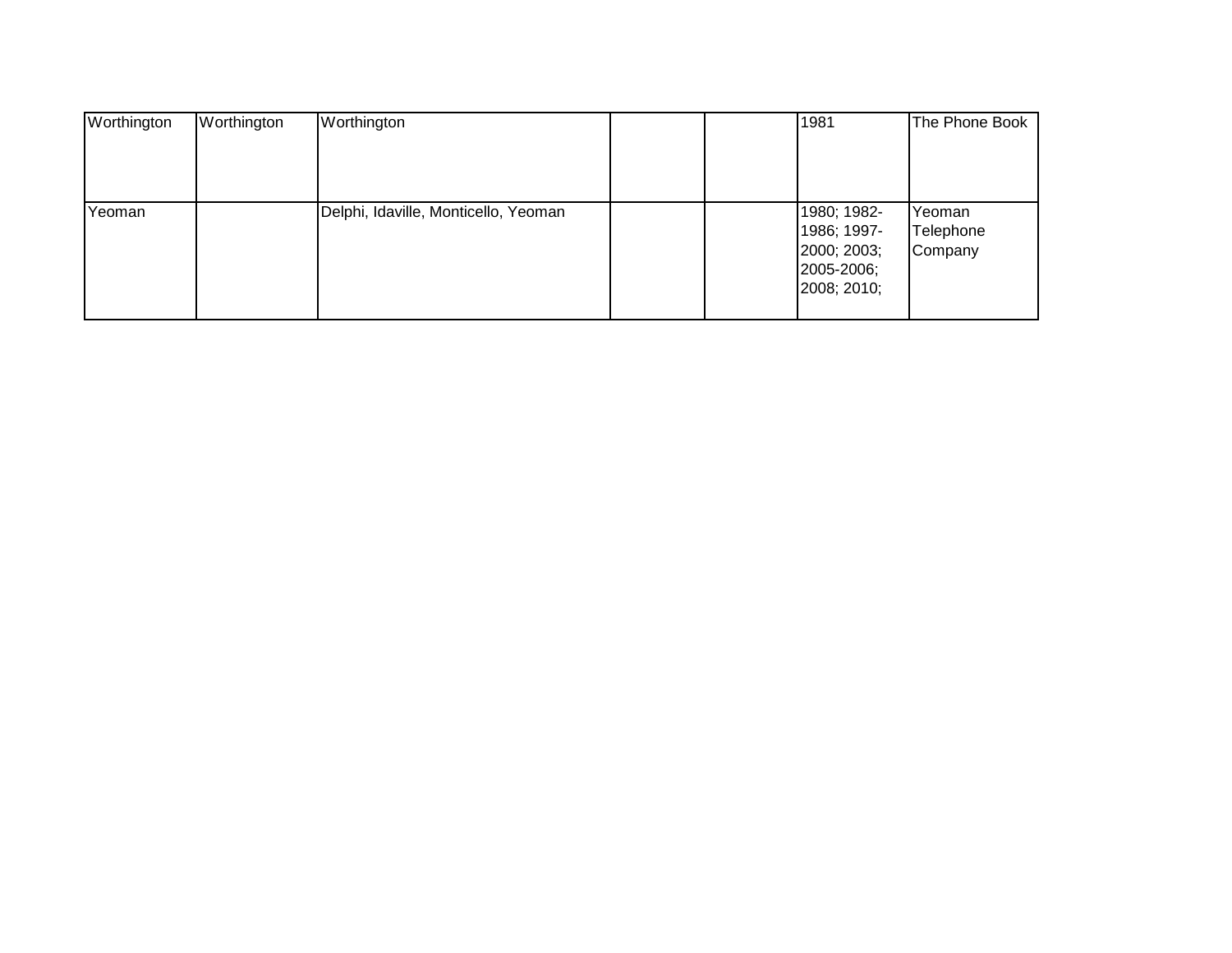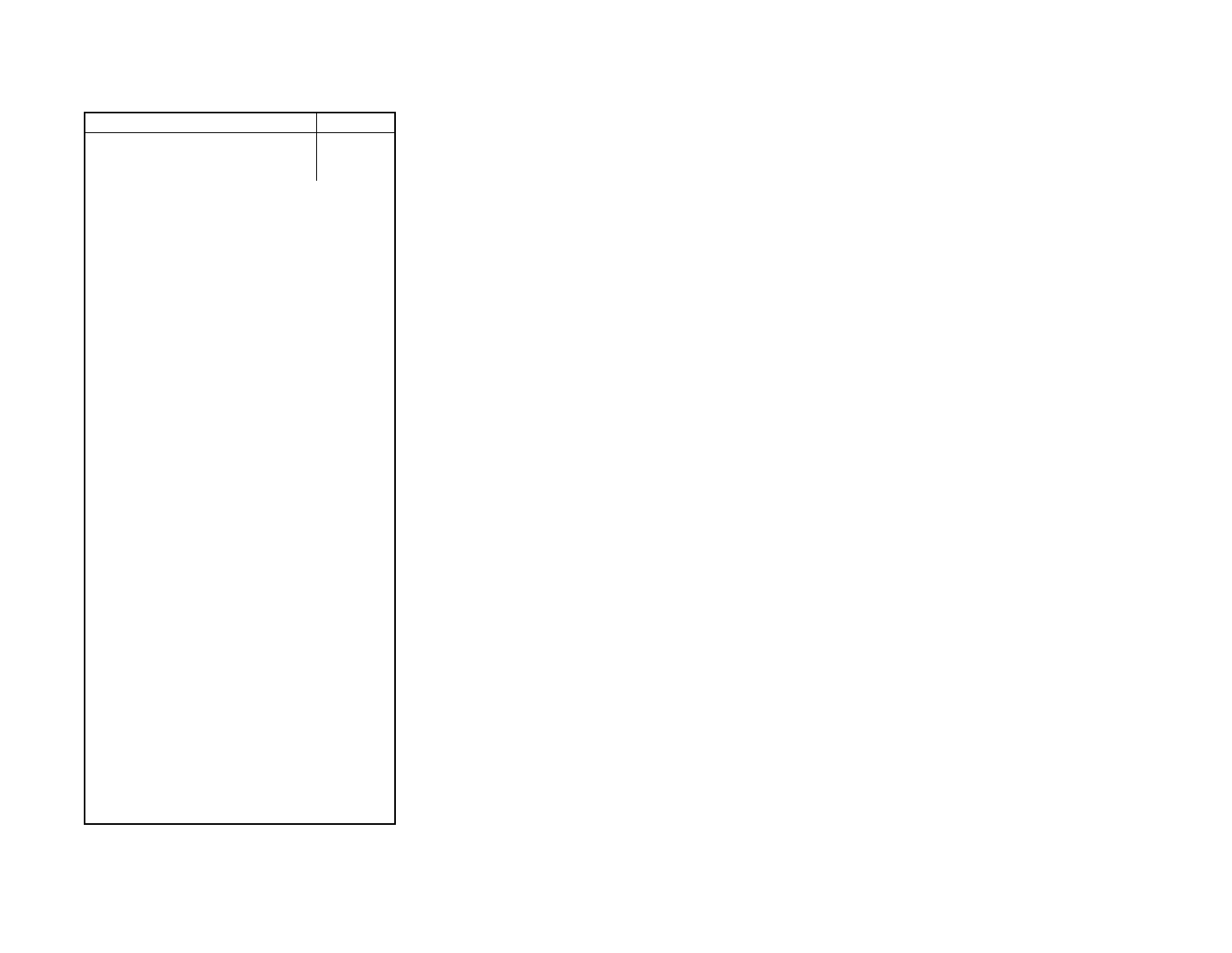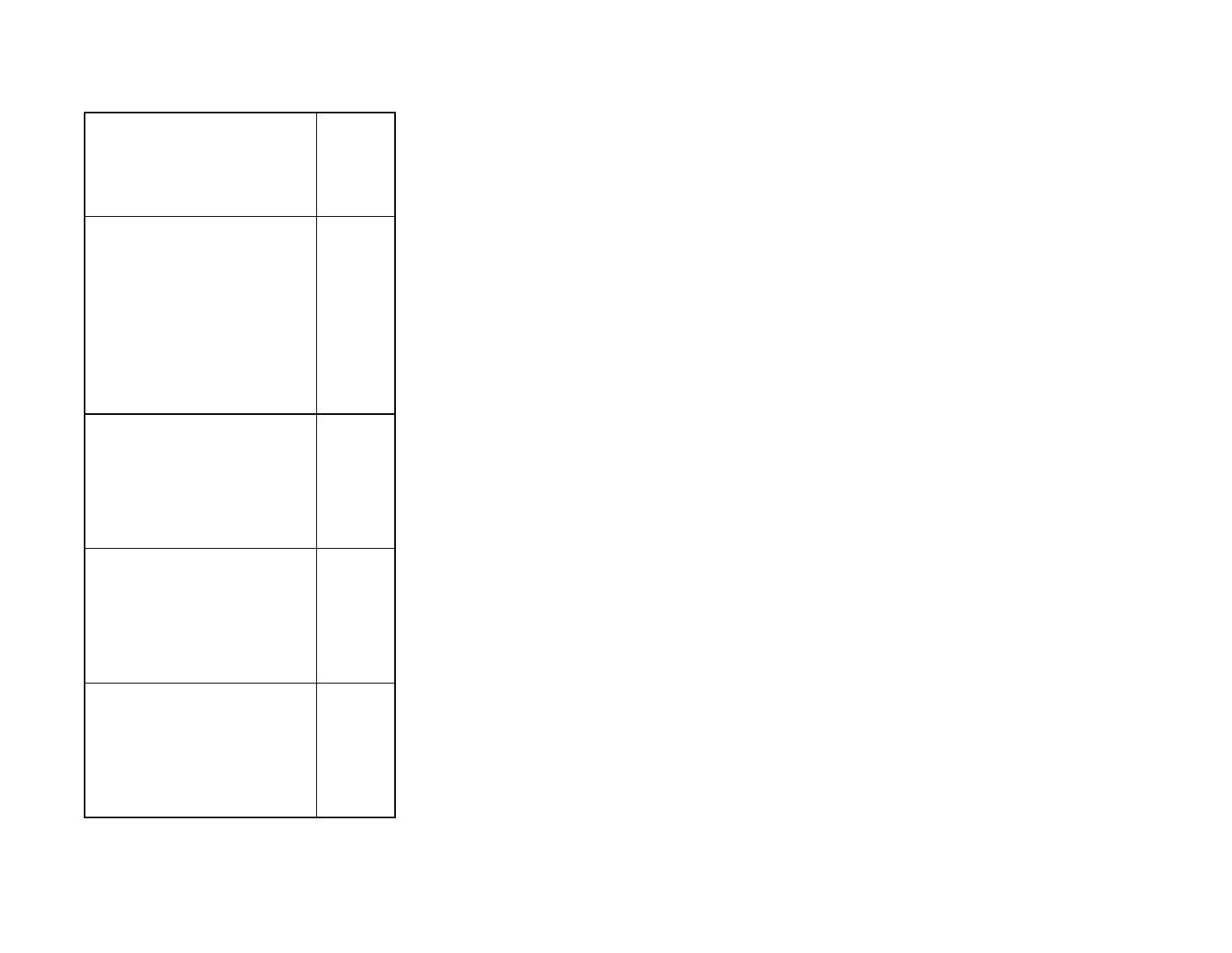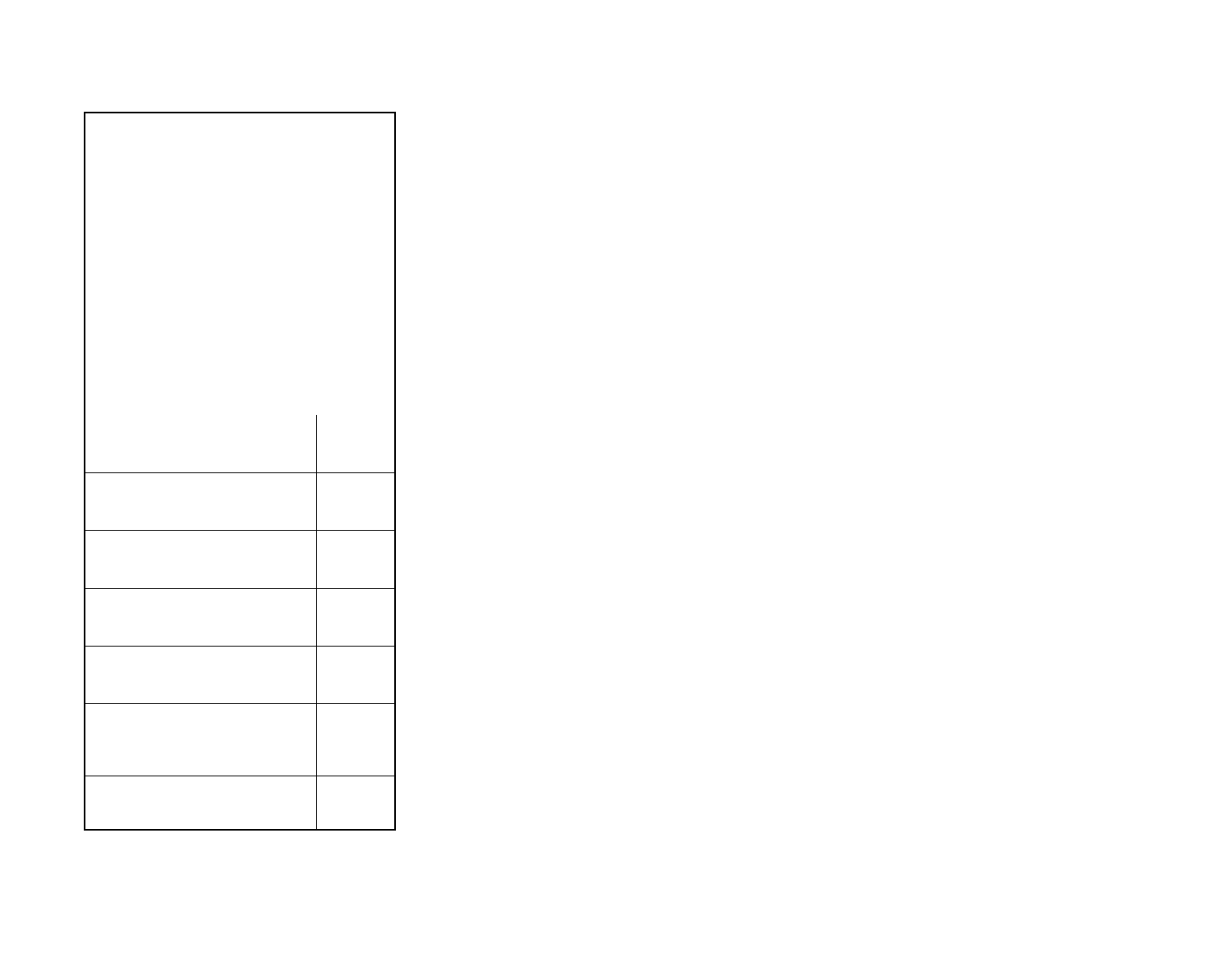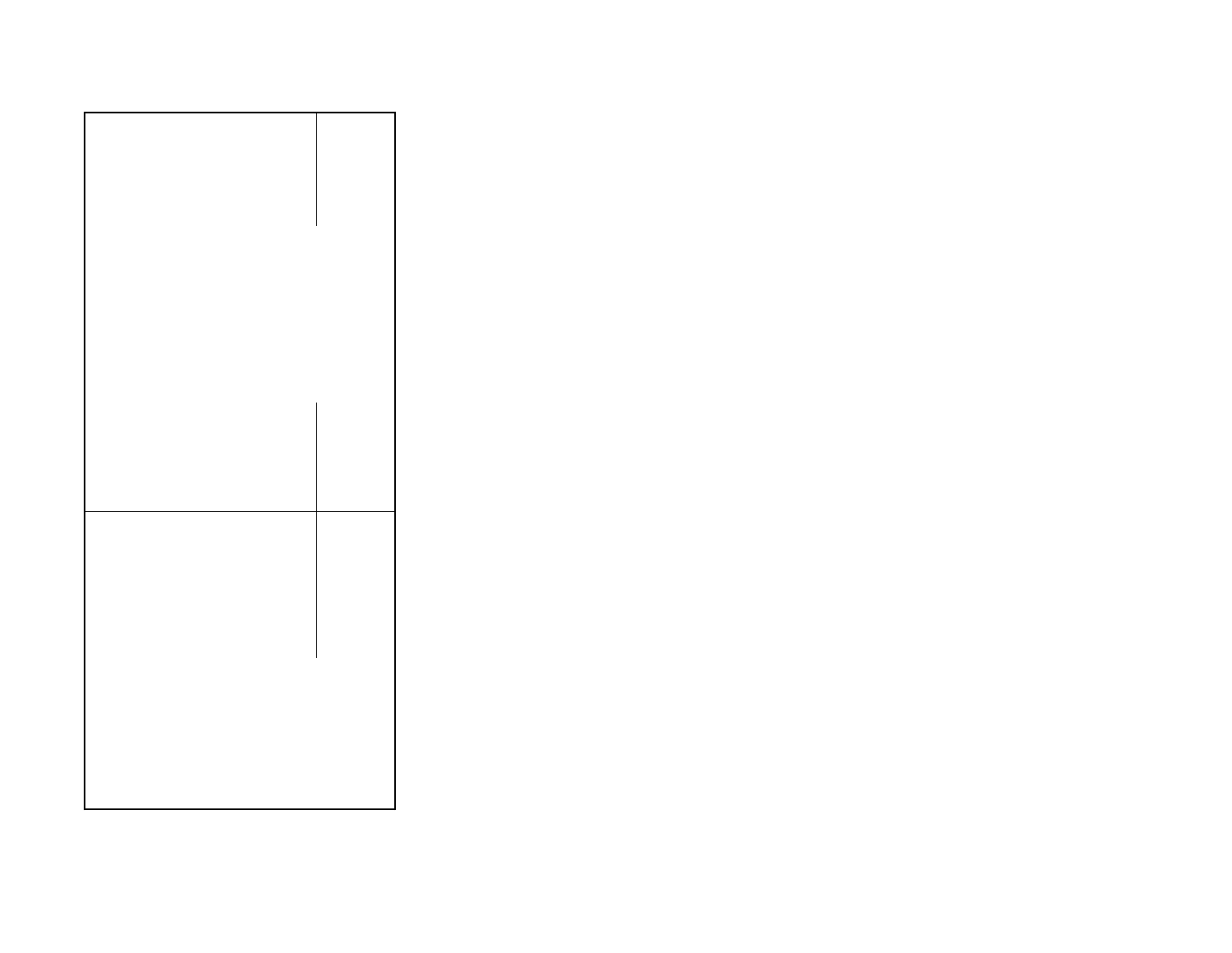